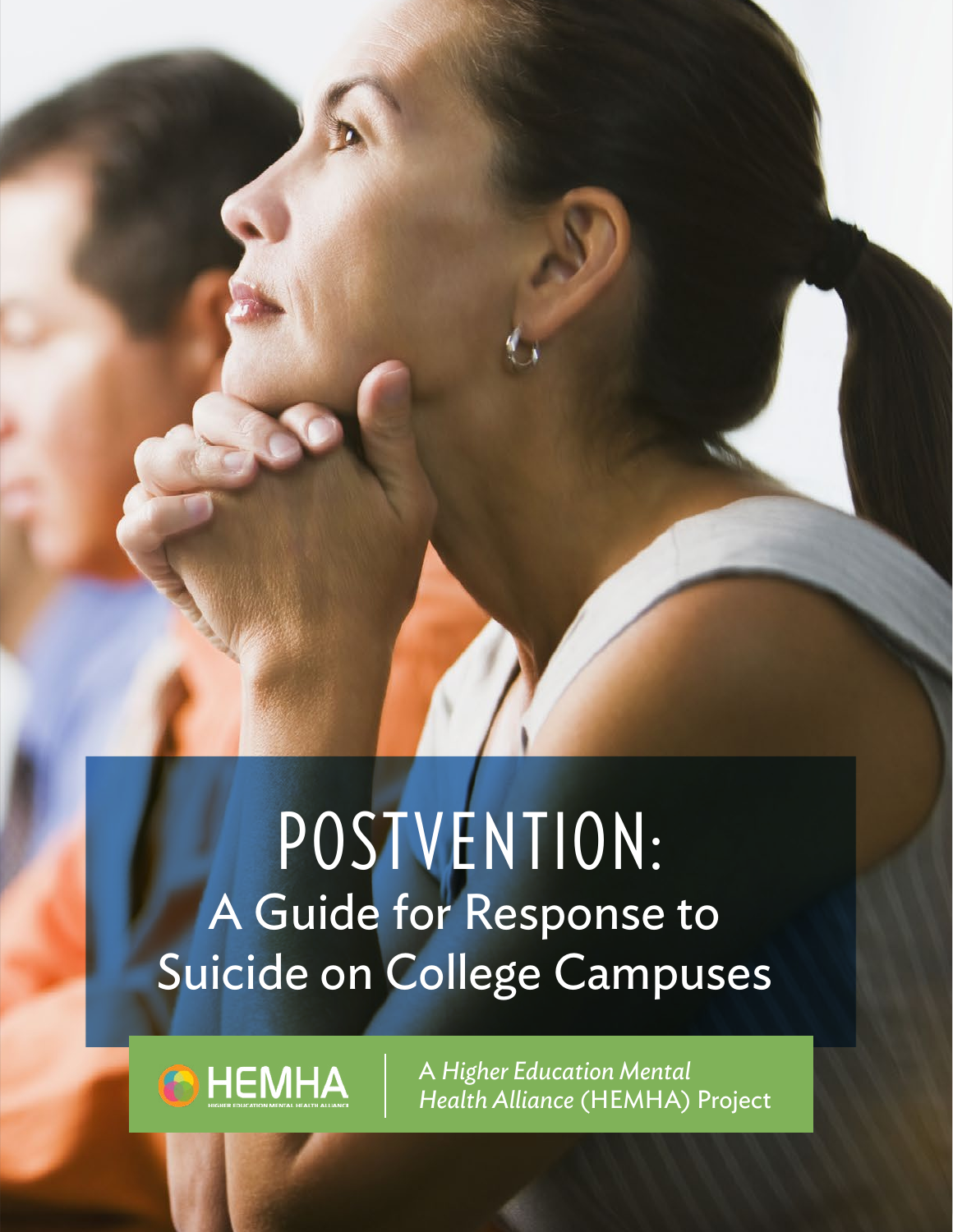# ACKNOWLEDGMENTS

### **About the Higher Education Mental Health Alliance (HEMHA)**

Envisioned and formed in September 2008 under the leadership of the American College Health Association (ACHA), the Higher Education Mental Health Alliance (HEMHA) is a partnership of organizations dedicated to advancing college mental health. The Alliance affirms that the issue of college mental health is central to student success, and therefore, is the responsibility of higher education.

The following individuals provided valuable input and oversight on the creation of this guide.

#### **The American College Counseling Association (ACCA)**

Kathryn P. (Tina) Alessandria, PhD, LPCMH, ACS *Associate Professor, Department of Counselor Education, West Chester University*

Monica Osburn, PhD *Director, Counseling Center, NC State University*

#### **The American College Personnel Association (ACPA)**

Melissa Bartsch, PhD *Assistant Director/Director of Training, University of Tennessee-Knoxville*

Eric Klingensmith, PsyD *Assistant Director, Grand Valley State University Counseling Center*

#### **The American College Health Association (ACHA)**

Chris Brownson, PhD *Director, Counseling and Mental Health Center, University of Texas, Austin*

John Kolligian, Jr., PhD *Executive Director, University Health Services, Princeton University*

#### **The American Psychological Association (APA)**

Shari Robinson, PhD *Associate Director for Clinical Services, University of Florida* 

Jennifer Beard Smulson *Officer, APA Senior Legislative and Federal Affairs Officer*

#### **The American Psychological Association (APA)/ Society of Counseling Psychology (SCP)**

Traci E. Callandrillo, PhD *Assistant Director for Clinical Services, Counseling Center, American University*

#### **The American Psychiatric Association (APA)**

Leigh White, MD *Chief, Psychiatry Services, Michigan State University Student Health* 

#### **The Association for University and College Counseling Center Directors (AUCCCD)**

Dan Jones, PhD, ABPP *Director, Counseling Center, Appalachian State University*

#### **NASPA - Student Affairs Administrators in Higher Education**

Stephanie A. Gordon, EdM *Vice President for Professional Development*

#### **The Jed Foundation**

John MacPhee, MBA, MPH *Executive Director*

Jillian Niesley *Program Director*

Victor Schwartz, MD *Medical Director*

Jenna Scott, PsyD *Postdoctoral Research Fellow*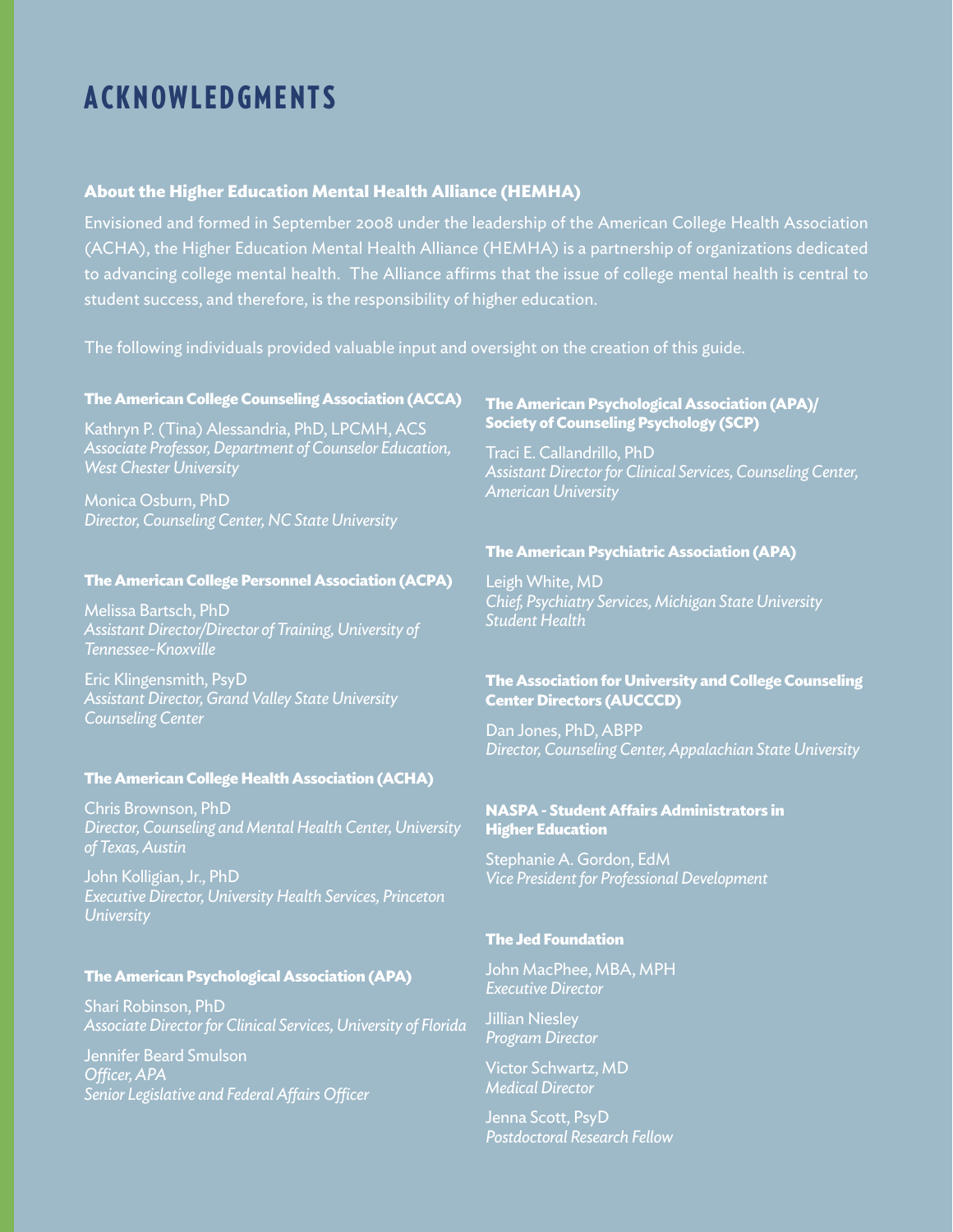# SUPPORT

This resource was made possible by additional generous support from these HEMHA member organizations:

### **The American College Counseling Association (ACCA)**

The American College Counseling Association, a division of the American Counseling Association, is made up of diverse mental health professionals from the fields of counseling, psychology, and social work whose common theme is working within higher education settings.

### **The American College Health Association (ACHA)**

Since 1920, The American College Health Association has linked college health professionals in order to provide advocacy, education, communications, products, and services, as well as promote research and culturally competent practices to enhance its members' ability to advance the health of all students and the campus community.

### **The American Psychiatric Association (APA)**

The American Psychiatric Association, founded in 1844, is the world's largest psychiatric organization. Its member physicians work together to ensure humane care and effective treatment for all persons with mental disorders, including intellectual disabilities and substance use disorders. APA is the voice and conscience of modern psychiatry.

### **The Association for University and College Counseling Center Directors (AUCCCD)**

The Association for University and College Counseling Center Directors works to assist college/university directors in providing effective leadership and management of their centers, in accord with the professional principles and standards with special attention to issues of diversity and multiculturalism.

### **The Jed Foundation**

The Jed Foundation is the nation's leading non-profit organization working to promote emotional health and prevent suicide among college and university students.

### **NASPA - Student Affairs Administrators in Higher Education**

NASPA is the leading association for the advancement, health, and sustainability of the student affairs profession, serving a full range of professionals who provide programs, experiences, and services that cultivate student learning and success in concert with the mission of our colleges and universities.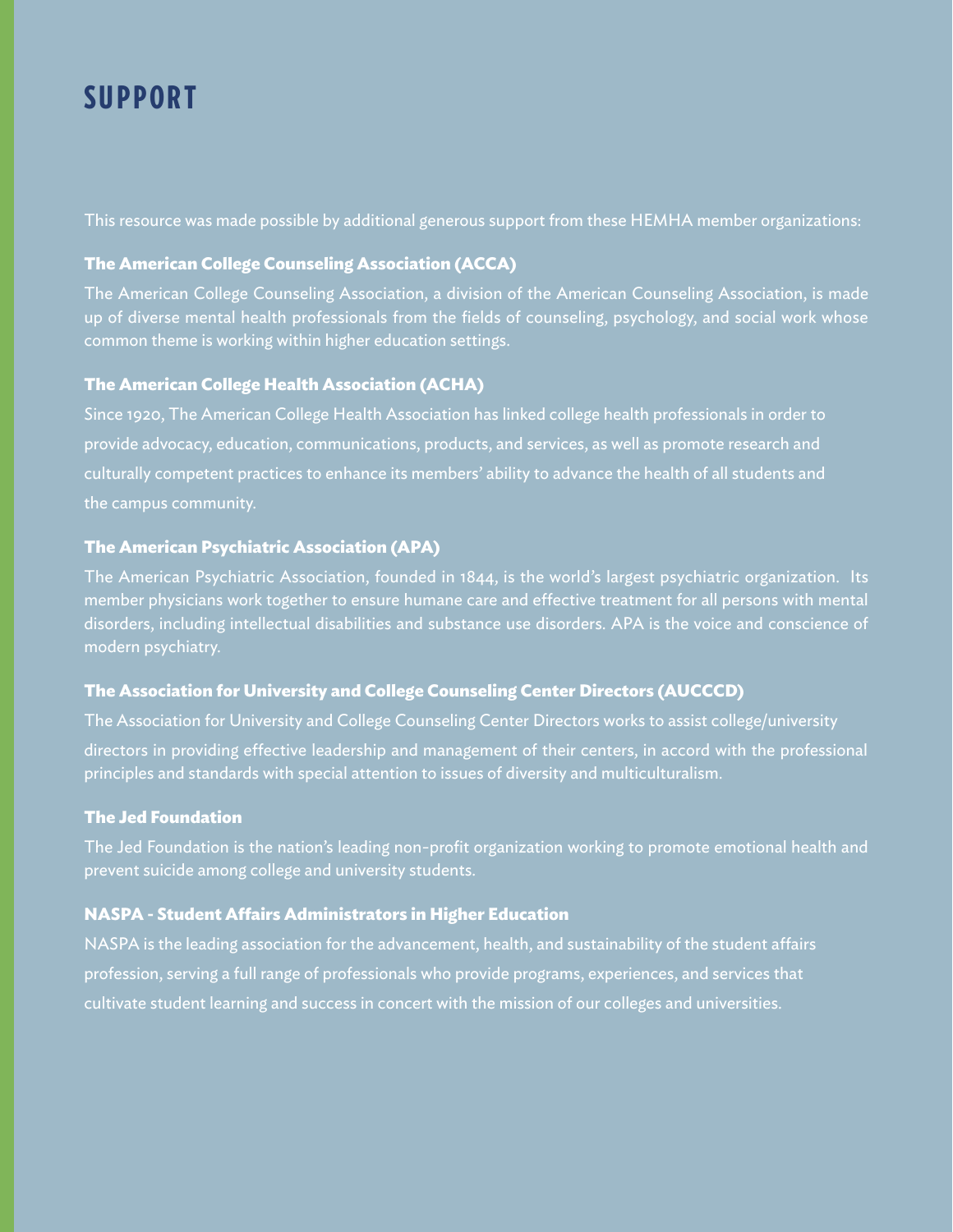# PROJECT ADVISORS

HEMHA is grateful to the following individuals who provided resources, reviewed materials, and generously took the time to share their insights and experience.

Moisés Barón, PhD *Assistant Vice President for Student Affairs, Wellness University of San Diego*

Chris Brownson, PhD *Director, Counseling and Mental Health Center, University of Texas, Austin*

M. Dolores Cimini, PhD *Assistant Director for Prevention and Program Evaluation University Counseling Center University at Albany*

Eugene R. Deisinger, PhD *Deputy Chief & Director of Threat Management Virginia Tech Managing Director SIGMA Threat Management Associates*

Greg Eells, PhD *Associate Director of Gannett Health Services, Director of Counseling and Psychological Services (CAPS) Cornell University*

Dan Jones, PhD, ABPP *Director, Counseling Center, Appalachian State University*

Phil Meilman, PhD *Director Georgetown University Counseling Center*

Brian Mistler, PhD *Associate Dean of Students Health Services Director Ringling College of Art and Design*

Monica Osburn, PhD *Director, Counseling Center NC State University*

Eric Owens, PhD *Assistant Professor, Counselor Education West Chester University*

Kerri Smith, LCSW, MPH *Senior Campus Prevention Specialist Suicide Prevention Resource Center*

Steve Sprinkle, PhD *Director University of San Diego Counseling Center*

Cory Wallack, PhD *Director Syracuse University Counseling Center*

Jane Wiggins, PhD *Director, Campus Suicide Prevention Center of Virginia James Madison University*

This resource guide has drawn heavily on the writings of Dolores Cimini, PhD, Phil Meilman, PhD, Cory Wallack, PhD and their colleagues. Particularly:

Dolores Cimini & Estela Rivero's – Postsuicide Intervention as a Prevention Tool: Developing a Comprehensive Campus Response to Suicide and Related Risk in Preventing College Student Suicide, 2013

Phil Meilman & Tanni Hall's – Aftermath of tragic events: The development and use of community support meetings on a University Campus in Journal of American College Health, 2006

We would like to thank Jenna Scott, PsyD, Postdoctoral Research Fellow at The Jed Foundation, for her major role in preparing this document.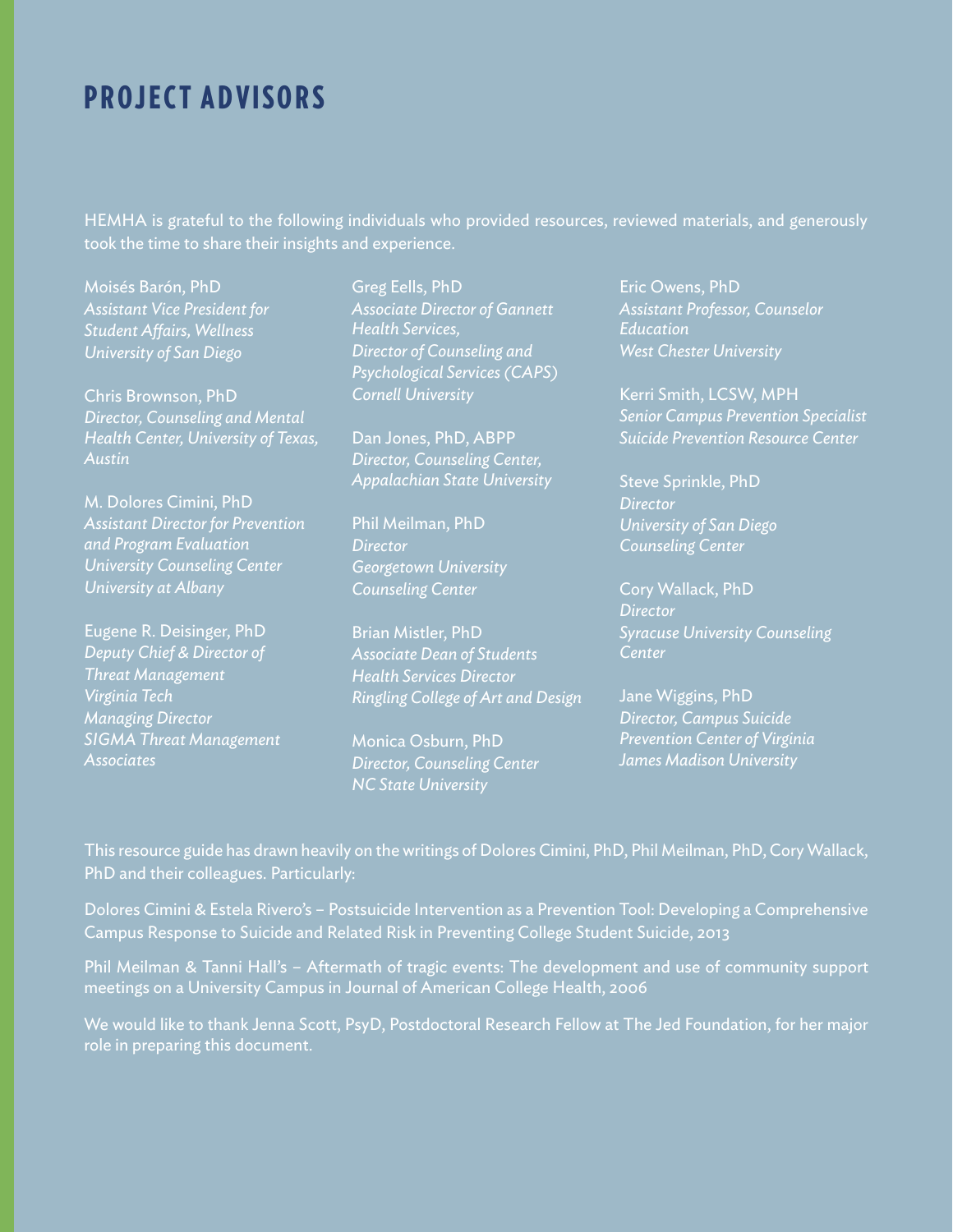

# INTRODUCTION

This resource is intended for use by colleges and universities that are affected by and/or want to be prepared for campus crises and campus deaths. Suicide postvention efforts address the need for predetermined strategies to effectively and sensitively respond to campus deaths after they occur. We believe that it is important to note that a good postvention plan can have a positive impact on prevention, as well. This resource defines specific areas of consideration and planning and offers suggestions for best practices. Planning and implementation of postvention efforts rely heavily on using an interdisciplinary approach that utilizes the skills and resources of administrators, practitioners and the greater campus community. These disciplines will ideally collaborate in the postvention planning and coordination, implementation of postvention

efforts, clinical services, communication efforts, and decisions about holding memorials and other related events with the goal of helping the community return to a normal routine.

It is our hope in developing this guide that schools will be better prepared to manage the painful challenge of a student suicide death. While our hope is that schools will use this guide to help with planning so that systems are in place to respond, we have tried to make this guide sufficiently concise to be valuable also when a school has not engaged in planning but is faced with a student suicide and needs to rapidly develop and implement a response plan. We have tried to develop guidance that is adaptable to the full range of institutions of higher education. ■

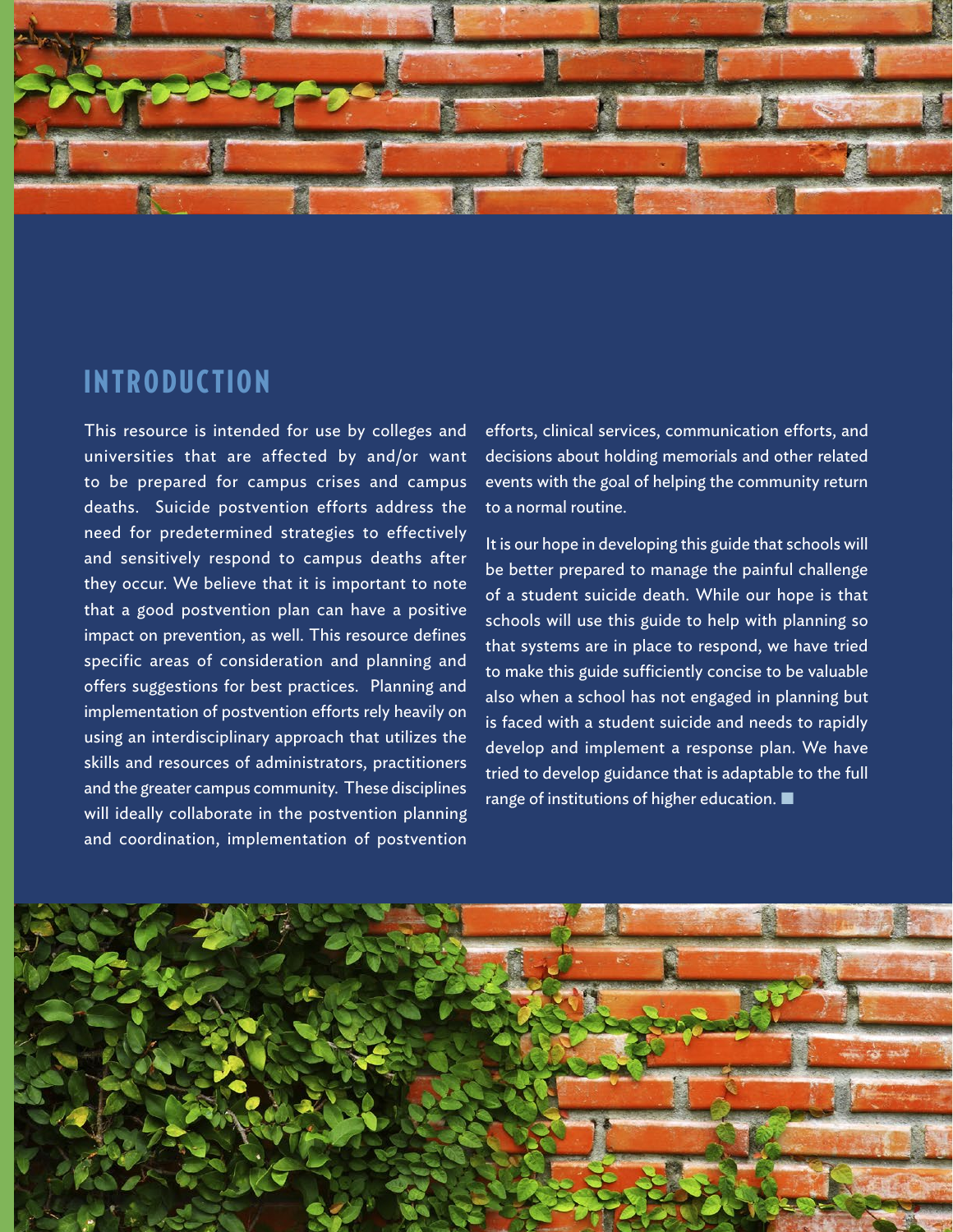# DEFINING POSTVENTION

Suicide postvention involves a series of planned interventions with those affected by a campus suicide with the intention to:

- Facilitate the grieving or adjustment process,
- Stabilize the environment,
- Reduce the risk of negative behaviors,
- Limit the risk of further suicides through contagion

College and university postvention is the provision of psychological support, crisis intervention and other forms of assistance to those affected by a campus suicide. The structure of the suicide postvention program should fit with the specific needs of the campus community. ■

# GOALS OF POSTVENTION

In the aftermath of a suicide on campus, postvention efforts are directed towards helping the campus community get back to their pre-crisis level of functioning and even to develop new skills for dealing with challenges in the future. Postvention efforts should effectively:

- $\checkmark$  help those impacted by suicide deal with the current trauma and grief and reduce the intensity of an individual's or group's emotional, mental, physical and behavioral reactions to a crisis
- $\checkmark$  stabilize the campus community, restore some semblance of order and routine, and help the community return to their pre-crisis level of functioning
- $\checkmark$  prevent (or at least limit the risk of) further suicides and imitative suicidal behavior through contagion, as other students in the community who are struggling with psychological pain may

be influenced to act in a similar way. After hearing about a suicide death, those who are already at risk for suicide may develop a greater sense that suicide is a viable option

- $\blacktriangleright$  help students, faculty and staff solve problems as this may help to enhance independent functioning
- $\checkmark$  facilitate understanding and help the campus community:
	- process what has happened
	- encourage the expression of difficult emotions
	- help individuals understand the impact of the event
- $\checkmark$  avoid institutionalizing grief (i.e., when the memory of a campus suicide becomes ingrained in the institution to the point that it becomes difficult to remember the community as safe or without grief)
- ✔ allow for learning from current postvention efforts to improve future prevention, postvention and response efforts ■

# PLANNING

Postvention planning should ideally be done in advance and be specific enough to be useful, while flexible enough to apply to different circumstances. This pre-crisis planning is important because in the aftermath of a campus suicide, when emotions and tensions are high, it is very difficult to respond without having guidelines or plans in place.

- **• Timing** is crucial when responding to a campus suicide. The best way to assure that a coordinated response will be rapid is to have it planned out ahead of time.
- A small amount of help given quickly will be more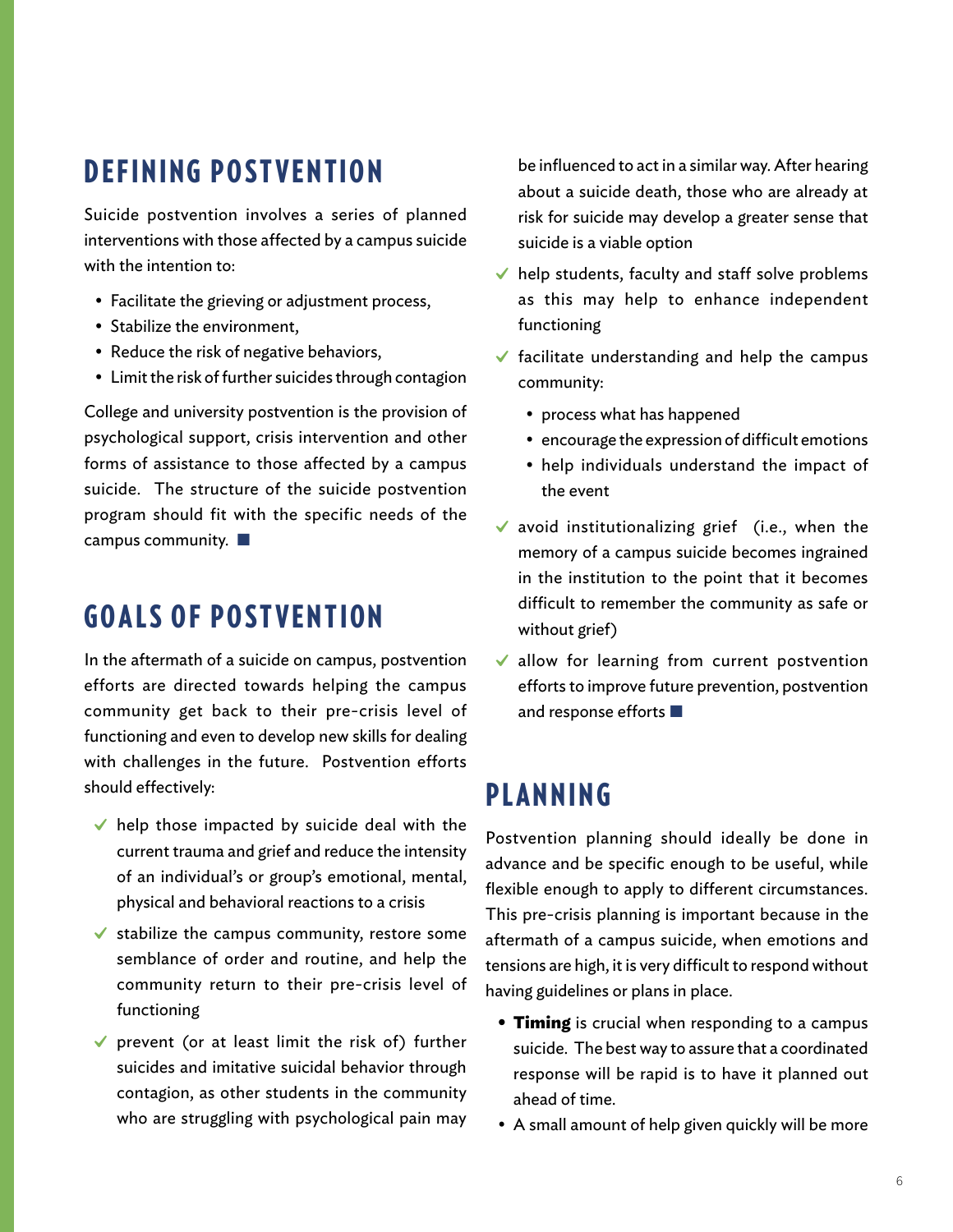effective and efficacious than a large amount of help given later when the individual's/survivor's/ campus's receptivity has lessened.

Various offices, faculty, and community members will be responsible for deploying aspects of the postvention plan. Postvention planning should emphasize the importance of interdisciplinary **communication** and **coordination.** ■

# FORMING A POSTVENTION COMMITTEE

*A key consideration in postvention planning includes the identification of stakeholders who will act as the postvention coordinators and also develop intervention guidelines that meet campus needs. This is a way of establishing a team of people who will deploy postvention plans in the event of a suicide. In addition to the postvention coordinators, other individuals and offices on campus should be informed of their possible roles in postvention tasks. Effective interdisciplinary coordination and communication after a campus suicide can streamline postvention efforts, reduce errors and provide comprehensive support to the community.* 

- Campuses should identify individuals responsible for postvention planning and implementation **BEFORE** a suicide occurs.
- The postvention committee members could overlap with other campus teams or function as a subcommittee of previously established campus teams (e.g. the campus **Behavioral Intervention Team – BIT** or crisis management committee could have a sub-committee to address postvention). Keep in mind that, in addition to the campus Behavioral Intervention Team, postvention stakeholders may also

include staff from the communications department, legal department and campus chaplaincy.

- A Chair (or lead coordinator) should be appointed to the committee and a "point person(s)" should be identified to respond to all questions about the protocol. The committee chair and the point person may be the same individual. Examples of faculty/staff who might fill these positions include: the Dean or VP of Student Affairs, the counseling center director, or a public safety leader. Campus faculty and/or staff who hold these positions should do their best to educate themselves about suicide postvention.
- The Committee Chair should have experience managing student deaths or suicide response processes, have influence and be a trusted figure in the campus community.

#### **EXAMPLE:**

*The College of Holy Cross identifies an individual as the Postvention Coordinator (PVC). The PVC has general responsibility for the overall management of the campus's response to a catastrophic emergency. This individual determines if a given event is to be classified as "catastrophic," and if it is, calls meetings, assigns responsibilities and monitors, conducts and manages the organization of the tasks (see* [The College of Holy](http://offices.holycross.edu/sites/all/modules/tinytinymce/tinymce/jscripts/tiny_mce/plugins/filemanager/files/emergency/PostventionManual2013-2014nno.pdf)  [Cross Postvention Manual](http://offices.holycross.edu/sites/all/modules/tinytinymce/tinymce/jscripts/tiny_mce/plugins/filemanager/files/emergency/PostventionManual2013-2014nno.pdf)*).* 

Other relevant offices and individuals that may have roles in suicide postvention include:

- **• student affairs leadership**  for involvement in disseminating information to campus community and communicating with the family of the deceased
- **• counseling and psychological services and leadership** – discussed in greater detail in the following pages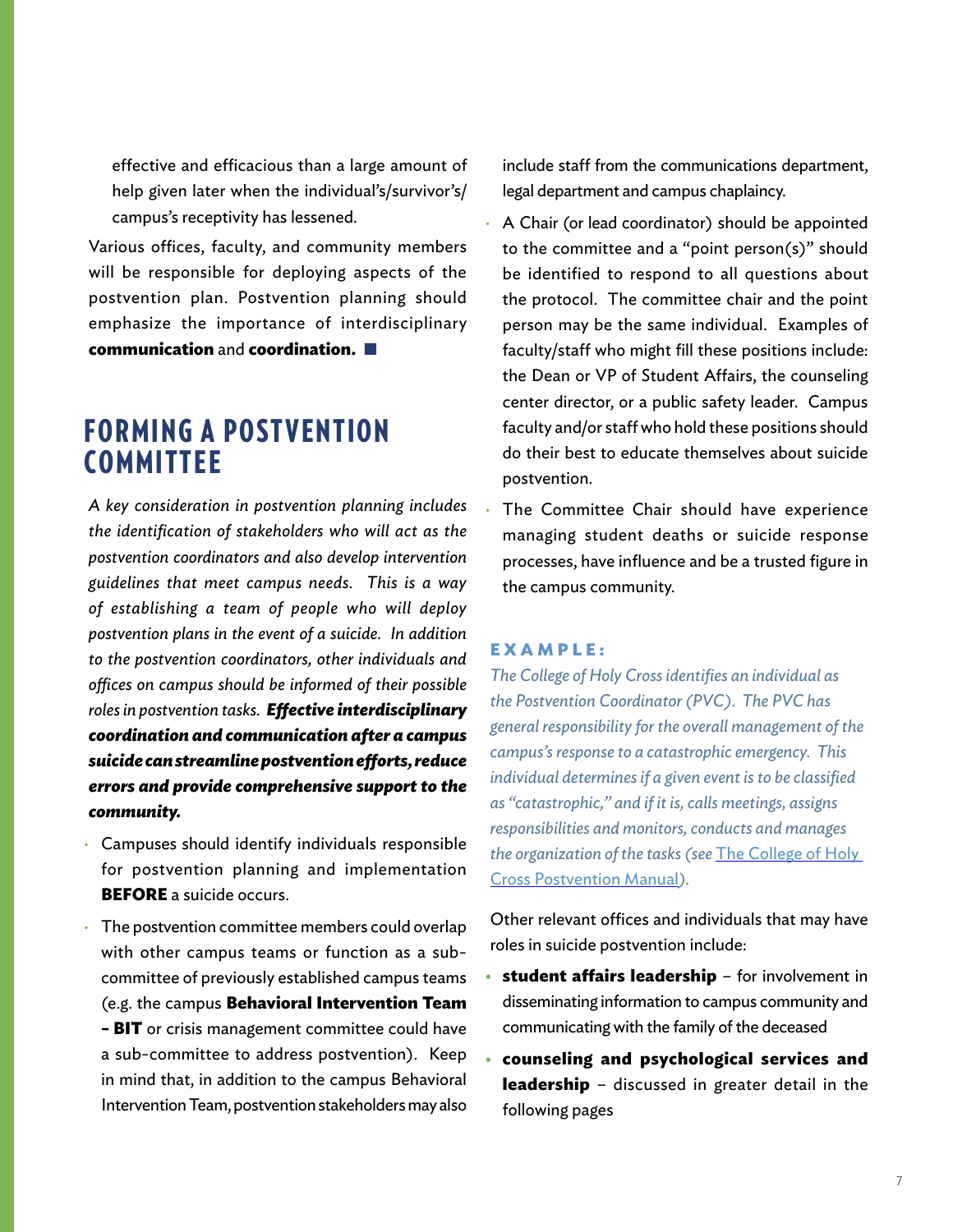When there is no campus counseling center, a mental health consultant must be enlisted to ensure that all elements of the response process address the many complex mental health issues that may arise after a student death or crisis. If an outside mental health consultant is enlisted in this case, they should also be a part of the planning, training and tabletop exercises so that they are aware of the systems in place.

- **health center** may be involved with making the first contact with the family of the deceased
- **• disability office** may have important information about students who are at risk and be an important resource for connecting these students with other support services
- **• campus security/police**  may coordinate with local law enforcement and medical examiner and manage unsafe areas on campus
- **• financial aid/registrar or enrollment management** – to coordinate and appropriately communicate with family after student death (e.g. make deceased student's and surviving family's e-mail address inactive to prevent further communication regarding enrollment and/or tuition payment)
- **• campus media relations/public relations office** – to aid with internal and external communications flow, discussed in greater detail in the following pages
- **• residence hall leadership** to assist with anything related to the deceased student's residence, their personal effects, and connecting with students in residence halls
- **• legal affairs/risk management office** may be a consultative resource for other postvention stakeholders
- **• chaplaincy** because of the likelihood that they will meet with students in the campus community who are grieving and for their contribution to coordinating appropriate messaging to the community
- **• Fraternity and Sorority Life** because of the source of connection to students
- **• international student office** to collaborate after the death of an international student and also to develop protocols for a student suicide which may occur while a student is studying abroad
- **• campus office of environmental safety/local department of health** – should be included in decisions around safe handling of remains and clean up after a suicide
- **• information technology (IT) department** to assist with ease of communication needs (e.g. enabling computer, internet and/or intranet access to staff who need to work remotely on campus in order to be more accessible to affected students)

The postvention leaders/implementers and on-theground responders will have significant overlap but are not necessarily identical individuals. A postvention leader is likely organizing implementation efforts in each area of the postvention protocol but will also enlist clinical and functional staff members to carry out implementation and dissemination. For example, the director of counseling services will likely be a member of the postvention committee but counseling service staff will be involved in on-theground postvention interventions.

Each office may have an identified postvention liaison and should consider educating several other stakeholders in their department about postvention protocol responsibilities (including what information can and cannot be released to the community) in the event that the liaison is unavailable at the time of a crisis.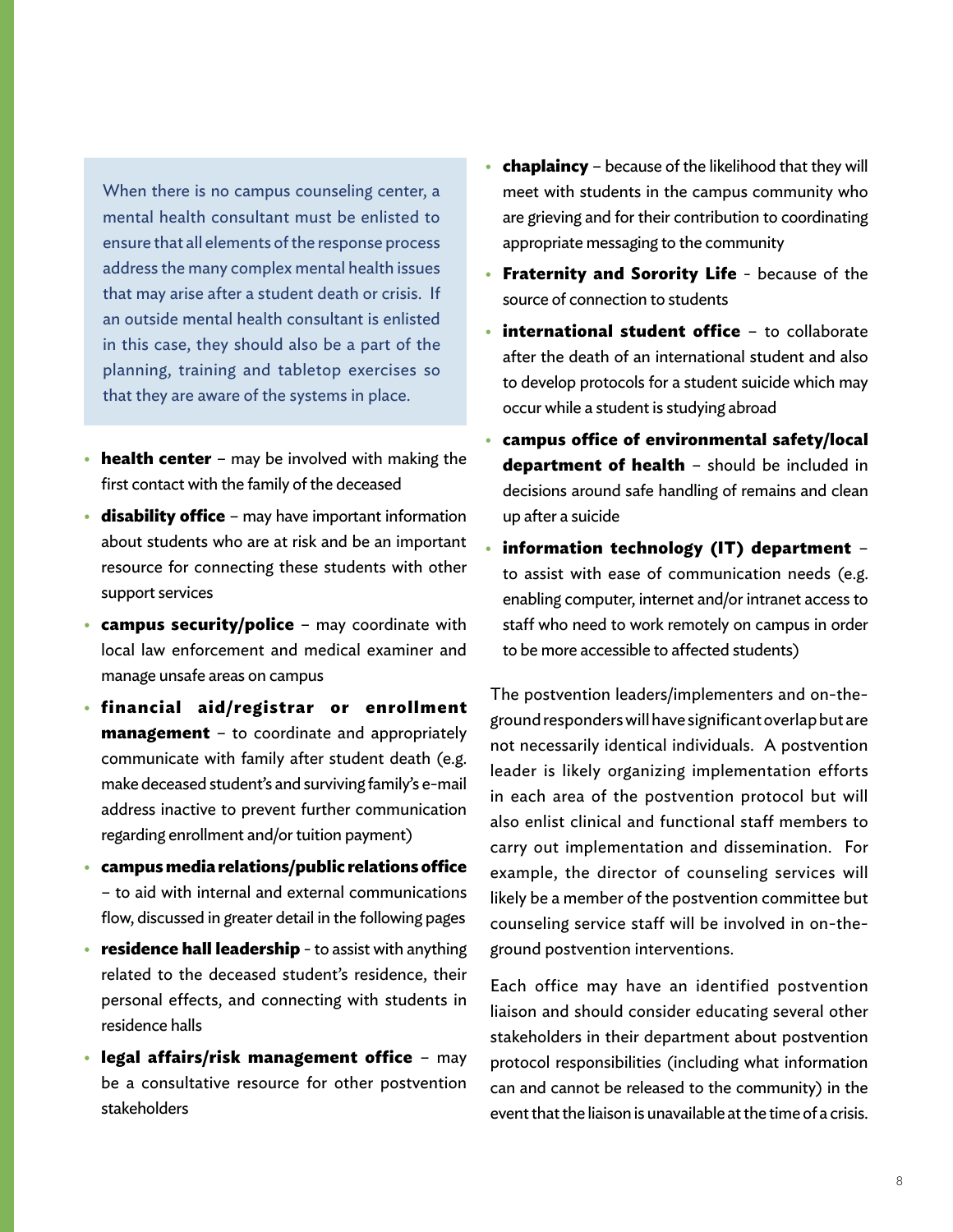The planning phase may include table-top exercises and defining specific postvention terminology to prepare and practice for fluid communication and coordination between those with postvention responsibilities. Tabletop exercises should include immediate responses to crises and continued recovery and postvention efforts for the following several weeks. This provides an opportunity for committee members to walk through their roles in the event of a suicide and in the weeks that follow a suicide. It is also important to keep in mind that real life events are often far more complex than tabletop practice exercises and that crises/tragedies are dynamic – they unfold over time.

# COORDINATION

It is essential for postvention coordinators and team members to have a clear identification and understanding of the duties assigned to their postvention counterparts internally in various departments and externally, off-campus in the local community. It is also important for the connections to off-campus resources/partners to have been considered and to the extent possible, have preexisting relationships with these offices and agencies (e.g., health and mental health resources, local law enforcement, local news and media). As much as possible, there should be an identified contact for the off-campus offices/agencies

# QUESTIONS TO CONSIDER WHILE DEVELOPING A POSTVENTION PROTOCOL

In the beginning phases of postvention planning it is important to ask questions about your campus's unique needs and resources. For example:

- $\blacktriangleright$  How do you hear about and track campus suicides?
- ✔ What support resources do you have?
	- In counseling services?
- Other campus services (e.g., through academic departments such as social work, psychology, nursing, Health Promotion, medical school or counselor education)? How might they be coordinated as part of a unified response to the campus community?
- Community resources (e.g., community mental health agencies, crisis response teams, and other local campuses with similar postvention teams)?
- Religious/spiritual resources?
- ✔ With whom do you have off-campus partnerships? With whom do you need to develop offcampus partnerships?
	- local law enforcement
	- fire department
	- hospital/emergency room
	- psychiatric center/mental health clinics/ medical examiner
- ✔ What postvention protocols are you currently using? For example:
	- Do you have a media communication strategy that you use in the event of a suicide on campus?
	- Do you have a protocol for identifying at-risk students after a campus suicide?
- $\blacktriangleright$  Are there any system-wide issues that may affect efficient implementation of the protocol?
- ✔ What are some practical considerations to address? For example, who packs up a deceased student's room?
- $\checkmark$  Check-in with your staff about how the campus's current response to student death/suicide is working through a review process. Where were the gaps? What were the challenges? Learn from your mistakes. ■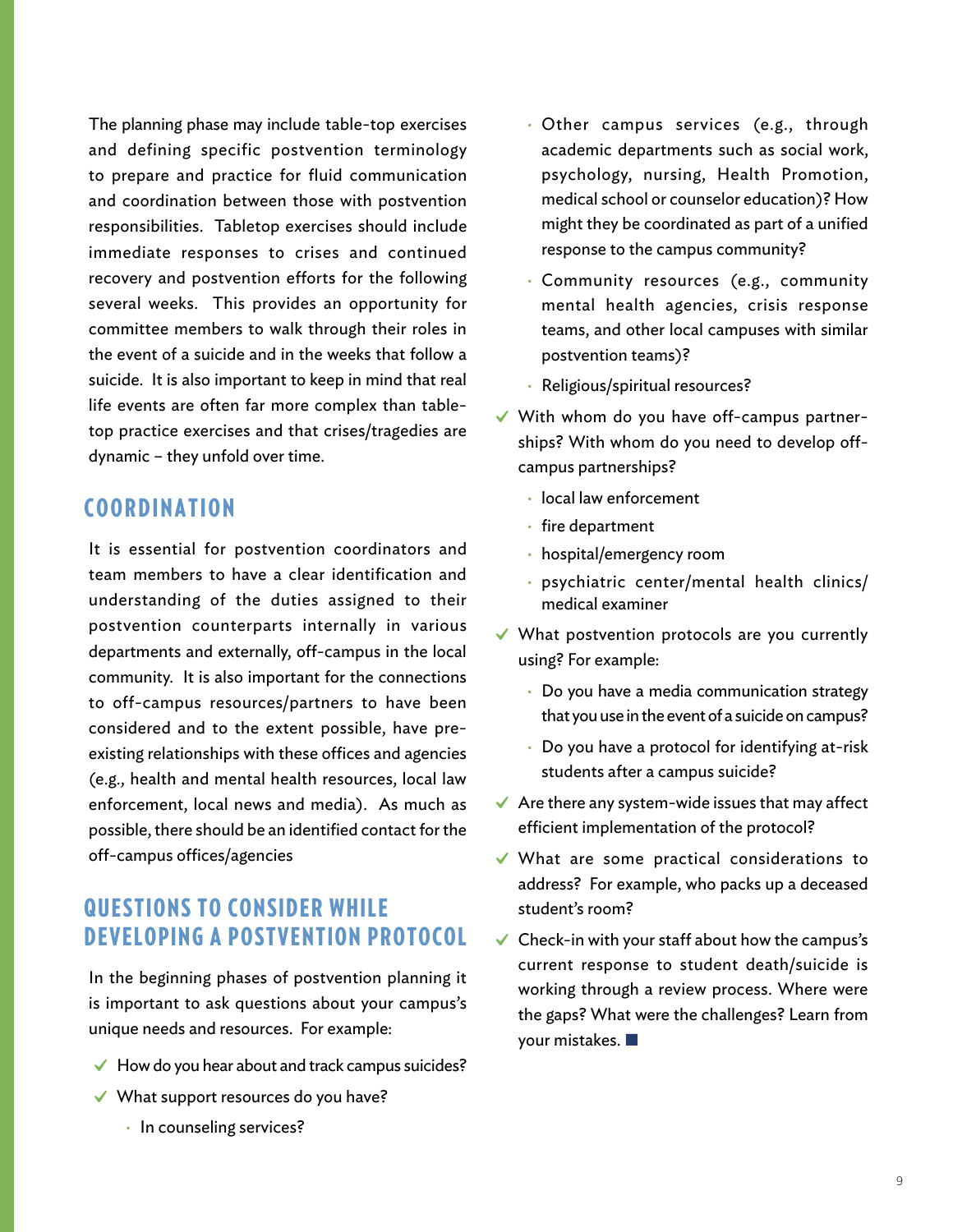# POSTVENTION PROTOCOLS SHOULD:

- ✔ quickly **mobilize** and **organize** resources
- ✔ provide both **immediate** (i.e., within 72 hours of event) and **long-term** plans (e.g., anniversaries)
- set up **communication** channels on campus and with relevant off campus offices and agencies
- ✔ **secure** campus **safety**
- **establish** clear procedures
- ✔ include a **broad base** of **campus representatives** and **delegate** responsibilities
- be **specific** enough to be useful
- be **flexible** enough to apply to different circumstances
- ✔ be **sustainable** (tied to positions rather than specific individuals)
- $\blacktriangleright$  be **free of bias**, consider the ethnic, racial, cultural and spiritual, sexual orientation/identity and other diversity aspects of your student body
- ✔ address the **complex mental health** issues for individuals and groups that may arise after a student suicide
- ✔ **avoid jargon** and be **understandable** to the diverse group of professionals who are involved in postvention

# IMPLEMENTATION

Once key postvention stakeholders are established, and the specific needs of the campus have been determined, these individuals should outline and document postvention procedures and protocols that clearly describe how the campus will provide support and assistance to students after a campus suicide. The campus postvention leaders should address the following in postvention protocols:

• How will information about a campus suicide be communicated to the campus community? This should include campus media and social media.

- What clinical services are available and appropriate following a campus suicide?
- How will the campus handle memorials and related events?

The postvention committee should meet briefly at scheduled intervals during postvention deployment to assess implementation and effectiveness of efforts. During the implementation phase, it may be helpful for postvention committee members to keep notes or a diary on actions taken (keeping notes during postvention deployment should also be discussed with the university's legal counsel). This can be helpful in reviewing specific postvention efforts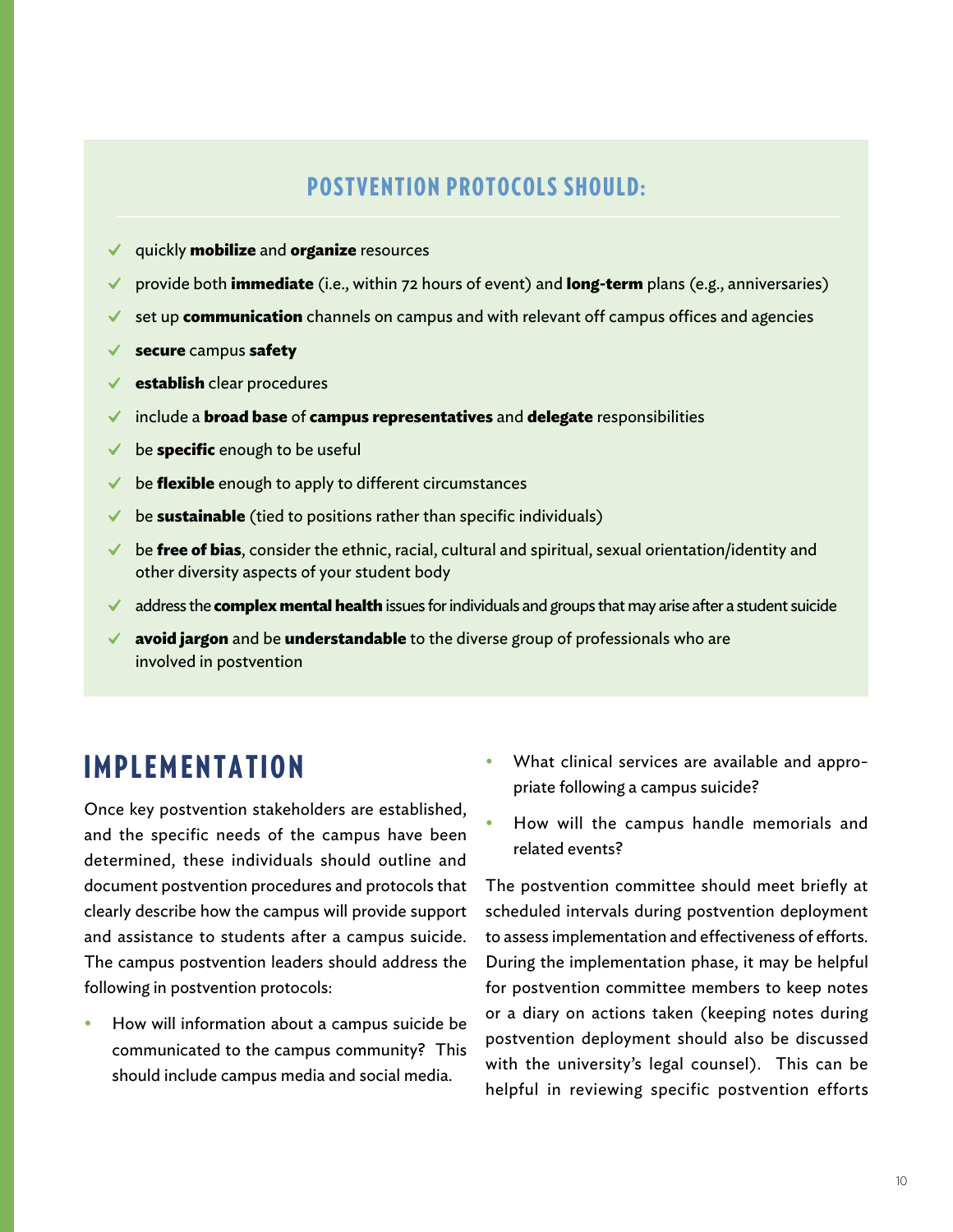afterwards. Throughout the implementation phase, postvention efforts should also highlight self-care of responders as postvention and interventions unfold. More information about self-care and support for responders and those directly involved with the deceased student are discussed below in the section on **Self-care for responders** and **When the student who died by suicide was a counseling center client.** ■

#### **Alcohol and Drug Related Deaths**

When a student dies of an alcohol, prescription or illicit drug overdose it may be unknown whether the death was intentional or accidental. In this circumstance it is advisable to implement suicide postvention plans.

# COMMUNICATIONS

Postvention protocols should address how to best communicate information to the campus and community after a suicide. It is important that the death be addressed openly and directly. After a suicide, once the basic facts are known, any attempt to delay informing students will only encourage rumors. How this information is conveyed is very important. If communication efforts are not carried out in an effective manner the rest of the postvention execution will suffer and community anxiety will increase. Because of today's immediate communication culture and the speed at which information spreads via social media, the postvention committee needs to be ready to communicate quickly to affected students and the campus community. Further, postvention leaders may also encourage surviving roommates and friends to limit their social media communication until official death notifications are made to the surviving family and community (more on the effects of social media below).

At the same time, efforts need to be made to ensure accuracy of information reported. Critical to communicating about suicide, in general, is the use of safe messaging and understanding how communicating about suicide can influence contagion. Although no single approach to communications is adequate for every school and community, we do believe in following certain messaging considerations in supporting schools through the tragedy as well as reducing the risk of contagion for those at risk for suicidal behavior. The communication process needs to be dynamic and nimble. There is no exact protocol or process for carrying out postvention communications. The process will depend on how information unfolds over time. The committee must be prepared for change as information changes. Crisis communication in postvention addresses both information that comes into the school system and also the dissemination of information that goes from the school system to the community/public.

# **GENERAL COMMUNICATION CONSIDERATIONS**

- The committee needs to decide on levels and platforms for communication with students, campus faculty and staff, and outside media. Determine who will write and who will sign notes to the community: University president? VP of student affairs? How are these notes disseminated? It is important to consider how these communications would change depending on time of year (e.g. if a student died during the summer) or if the deceased student was not well connected to the campus community, etc. (See Sample Announcement, Figure 1).
- The type of information shared will depend on the setting, what is known and what the desires are of the survivors (See **Communicating with the family of the deceased**).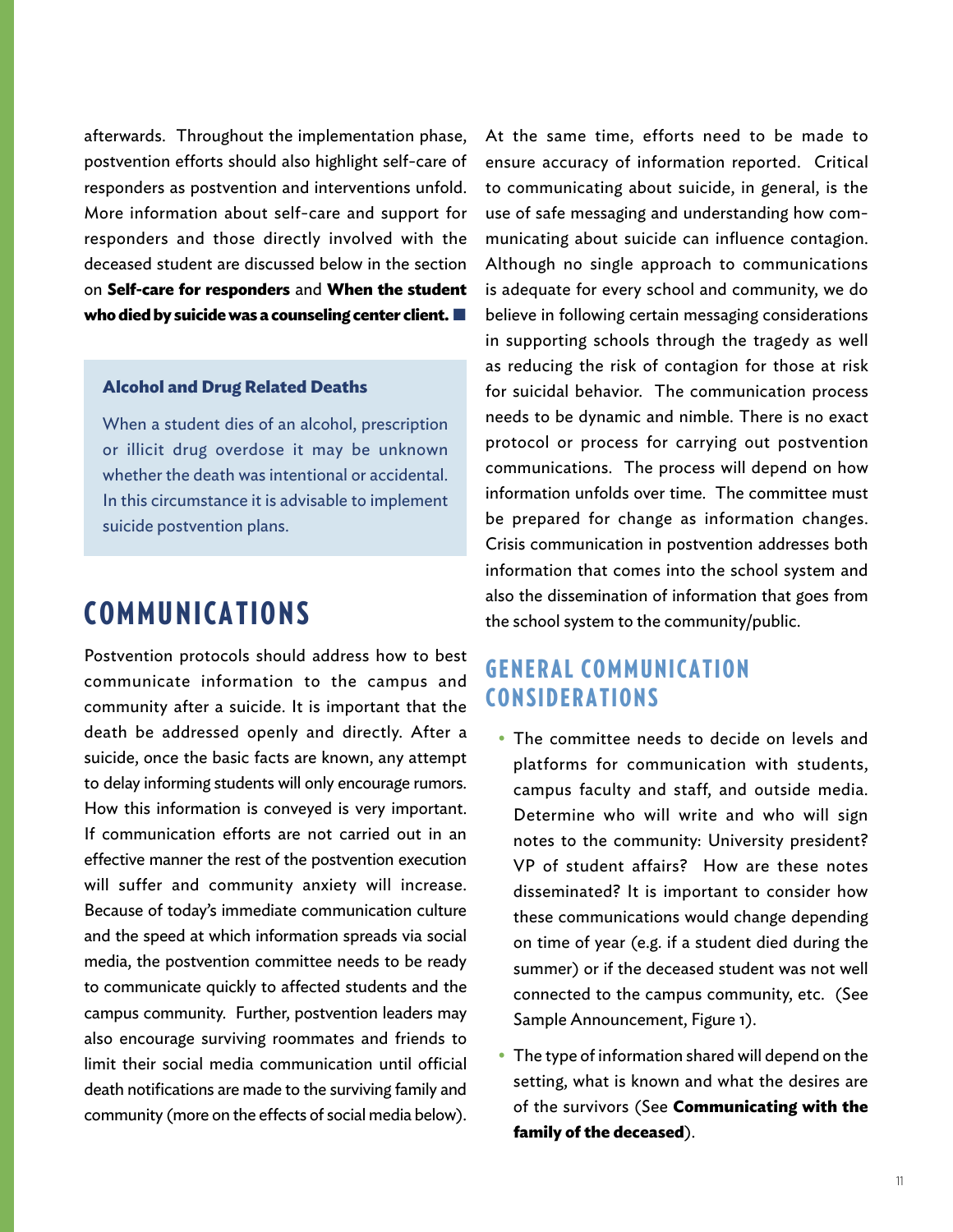- Effective communication requires careful coordination between media office, student affairs, and counseling leadership and review of safe messaging about suicide (See Figure 2 for Recommendations for Reporting on Suicide).
- When communicating about suicide, community anxiety may increase if information is too vague or limited. Risk for copycats is enhanced when details (such as method of suicide) are highlighted or suicide is "dramatized/romanticized" (Refer to the [National Action Alliance for](http://suicidepreventionmessaging.actionallianceforsuicideprevention.org/safety) *Suicide Prevention [Framework for Successful Messaging](http://suicidepreventionmessaging.actionallianceforsuicideprevention.org/safety)*).
- Communication should also balance students' desire for information about funeral arrangements with parents' wishes around privacy (e.g., family may want a small, intimate funeral service). When the family wishes to keep funeral arrangements private, students who want to remember the deceased can do so in other ways – more information on this is provided under **Memorials and Related Events.**
- The campus media office, the counseling director and the legal affairs office should educate the postvention committee about safety and privacy concerns.

The most efficient strategy for providing details of the death is a written statement that can be distributed to everyone in the campus community, usually via campus-wide e-mail. All electronic messages to the community should be written and shared with the assumption that the media may access and use the information. The postvention coordinators should determine the most appropriate mode of communication. At a large university, communication about a student death may be to a school within the university that the student was a part of. For example, if a student at the university dental school, which is located on a separate campus from the main university campus, dies by suicide, the decision could be to

communicate only to students on that campus or only to dental students. The postvention coordinators may also provide different levels of information to different sub-groups within the community. Statements should generally include:

- condolences to family and friends
- plans to provide support to those impacted
- any changes in school or work schedule during the upcoming days

Statements about a student suicide that are disseminated to the campus community should only offer confirmation of a suicide in specific circumstances:

- 1. if the family approves and
- 2. the postvention coordinators decide that it would be disingenuous to leave out this information (particularly if it was very public or if factual information about the suicide is already known in the community)

Below is a sample campus communication acknowledging the student death. Wording options are presented for instances when the postvention coordinators agree that acknowledging the suicide is an appropriate course of action. Alternative wordings are presented in the event it is decided it is NOT appropriate to acknowledge the death was a suicide:

#### Figure 1

#### **Sample Announcement**

*AS NOTED ABOVE: The release of a student name or cause of death in an announcement, as illustrated in the example on the next page, should only be made when such information has become public.*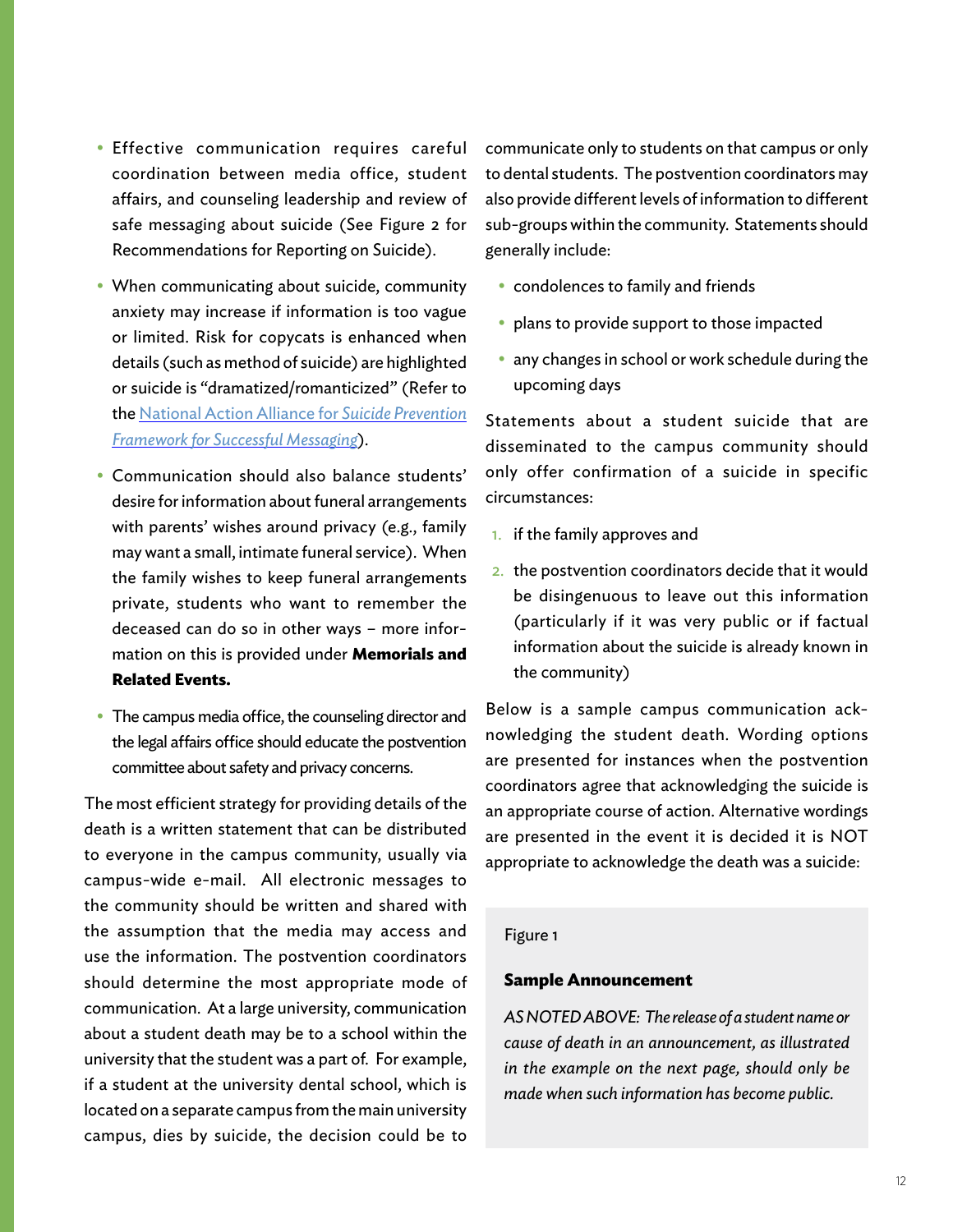Dear Members of the [university name] Community:

I am deeply saddened to inform you of the tragic loss of a member of our [university name] family. [Name of student] [took his/her life/ passed away] on [date]. We offer our deepest condolences to [student name]'s family, friends and loved ones.

During this time of great loss, we are reminded of the importance of community. Losing a fellow student and member of our University can be very difficult. I encourage those who feel they may need additional support to contact the Counseling Center (phone number), the Interfaith Center (phone number), [insert additional names and contact information for campus and community support services and local and national hotlines] as well as [academic dean's office] (phone number) for any emotional or academic assistance you may need.

Sincerely,

President

# **COMMUNICATING WITH FRIENDS** OF THE DECEASED

There may be several layers of simultaneous communication to consider. After a campus death the entire campus community may receive a letter about the incident via e-mail. At the same time, the dean of students, another appropriate administrator, and/ or clinician can connect with students more closely linked to the deceased in a face-to-face meeting to provide them with more specific and detailed information (e.g. information about funeral services).

This face-to-face meeting also provides an opportunity for the postvention committee to check in with those

close to the deceased, notice uncommon responses to the incident and provide information about the clinical services available. Face-to-face meetings with students may also take place in the dorm or on the specific floor where the deceased student lived or with the deceased student's teammates. This provides another level of in-person communication with individuals who were closely connected to the student.

### **WHENEVER POSSIBLE…**

Roommates, friends, and other sub-groups of which the student might be a member (e.g., athletic team, ROTC, Greek affiliation) are notified first and provided resources (e.g. a staff facilitator for a group). \*More on this in Clinical Services section

# COMMUNICATE WITH FACULTY:

Deans should be notified and instructed on how to respond to student scheduling requests and absences for grieving and memorial services. Deans should then send a note to faculty about how to respond to student requests and referrals.

It can also be helpful for there to be one person who is identified as a coordinator or "go-to" person for students who are having problems with or concerns about academic accommodations.

# **COMMUNICATING WITH THE FAMILY OF THE DECEASED**

Communication with the family of the deceased needs to be respectful to their needs and pain. It is useful to develop a script for communicating with a family about this sensitive information and even practice during a tabletop exercise. Information about the circumstances of death should not be disclosed to the campus community until the family has been consulted. The first message to the community may be letting them know that official information cannot be conveyed until the family is notified. Keep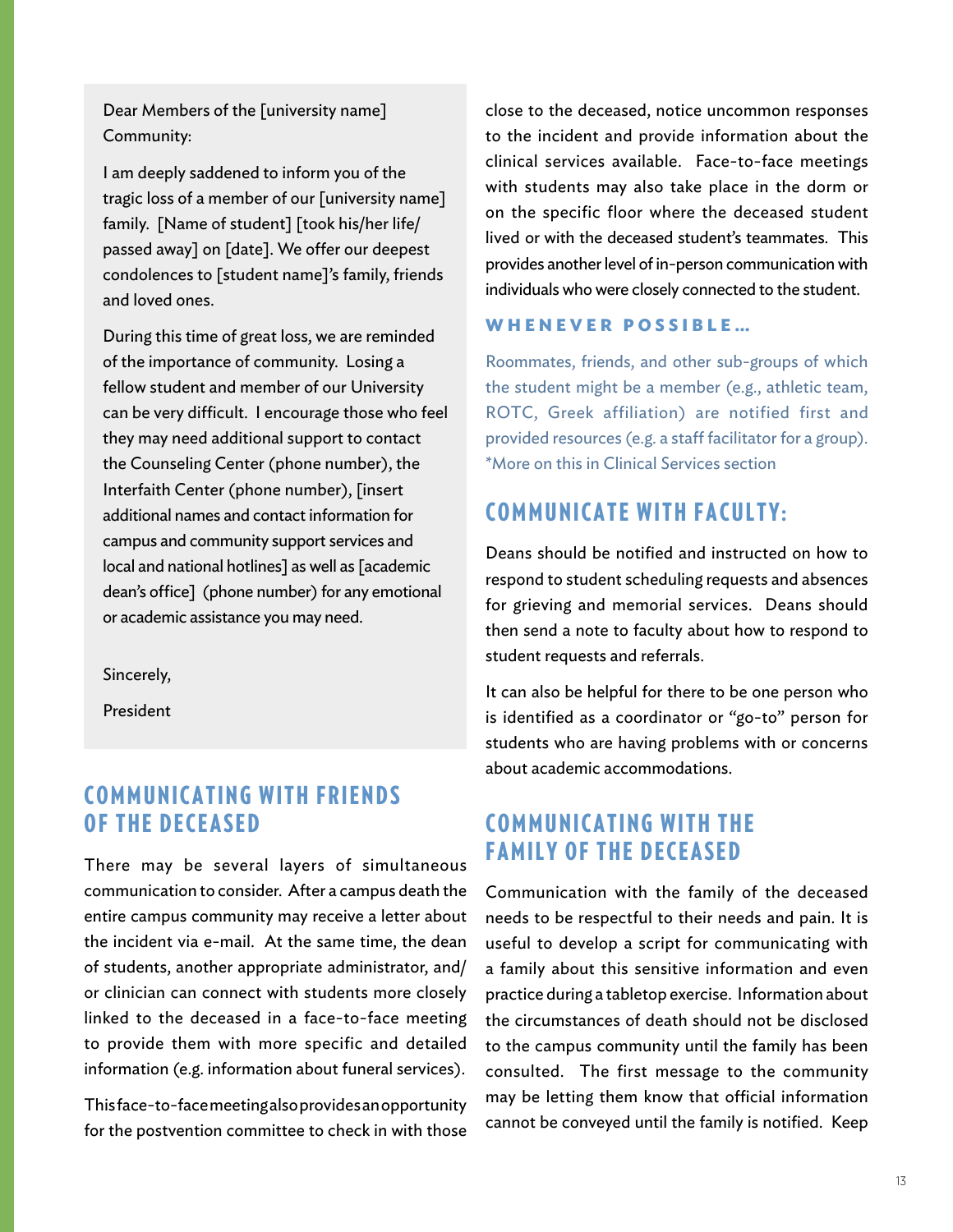in mind that in some states there may be delays in disseminating information to the community until next of kin can be contacted.

When informing the family of the deceased when the incident happened on campus, a college or community physician and a campus administrator (e.g., College Chaplain, VP of Student Affairs, Postvention Coordinator) should make the first phone call to the family together. It may also be helpful to have a counseling center staff member available for additional guidance and as backup for the phone call.

- Inform them of what has happened to their son or daughter.
- Answer any questions they have about the cause of or circumstances around the death.
- The campus administrator should offer to meet with the family to help them when they come to campus to collect the student's belongings and make necessary arrangements with housing and local authorities.

Communicate with the family as early as possible regarding communications to the campus community – what do they prefer is or is not disclosed? This should include a discussion about what their desire is in regard to sharing information about funeral arrangements with close friends in the campus community and/or members of the group(s) to which the deceased student belonged.

When the death has been declared a suicide and the family does not want this information disclosed to the community, someone from the administration or counseling staff (who has a relationship with the family) should be designated to contact the family to explain that students are already talking about the death amongst themselves, and that having leaders in the campus community talk about suicide and its causes can help keep students safe.

If the family refuses to permit disclosure, campus communication might read: *"The family has requested that information about the circumstances of death not be shared at this time."* In this situation the committee can still speak with students about suicide since it may already be a topic in speculation (even without specifying that this particular death was a suicide).

# CAMPUS MEDIA

The campus media/public relations office should work with counseling leadership to provide expert guidance to both student media and local community media on guidelines and risks of reporting a campus suicide. Postvention leaders may proactively reach out to campus media, prior to a suicide, with the guidelines for reporting about suicide and information about mental health and suicide prevention resources available to the campus and local community. A representative from the campus media office should also be included in the postvention protocol planning to support this partnership and ease of communication. Campus media reporting needs to balance both their role as campus public relations agents with accurate reporting in the wake of a campus suicide.

Properly considering these objectives is essential in order to convey the necessary information while also maintaining sensitivity to community reactions. The campus media office should have specific response protocols for a campus suicide. Someone from the postvention team should be designated as a media expert or spokesperson for the institution ahead of time. Campus media leadership should work with student media to educate them about appropriate and safe messaging before a suicide occurs. Considering these factors ahead of time can ease the difficulty of responding to external inquiries quickly and thoroughly.

Members of the campus community should know to contact campus media personnel if they receive outside media requests after a suicide. The postvention coordinators should counsel media personnel about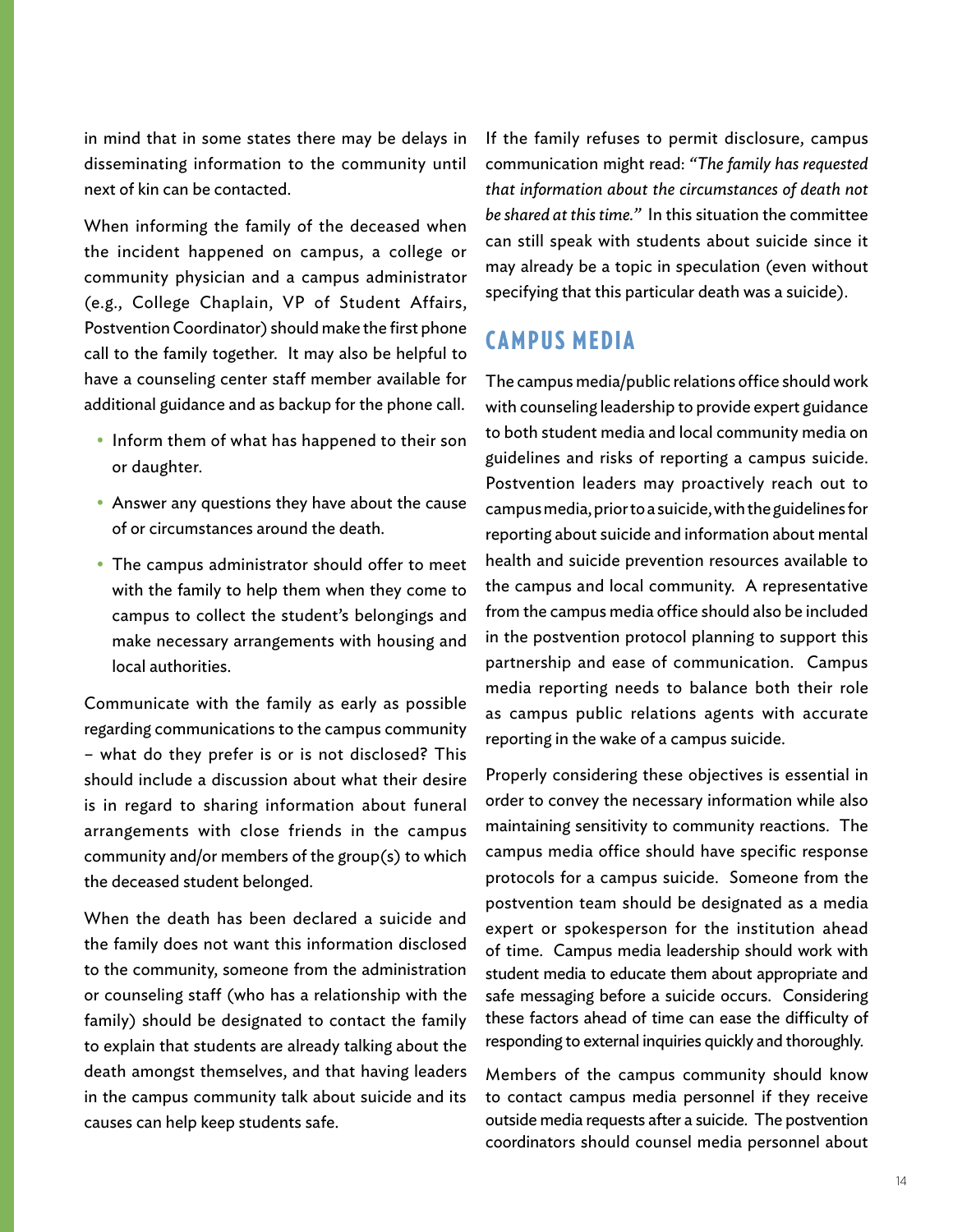how to effectively and safely convey information about campus suicide to reduce the risk of suicide contagion (see [Recommendations for Reporting on](http://reportingonsuicide.org/Recommendations2012.pdf)  [Suicide](http://reportingonsuicide.org/Recommendations2012.pdf) and [Style Guide: Reporting on Mental Health\)](http://www.eiconline.org/teamup/wp-content/files/mental-health-reporting-style-guide.pdf).

# SOCIAL MEDIA

Like other forms of media, the messages conveyed through social media may also impact the risk of contagion. A deceased person's online social media profile may become a central point where discussion about suicide, memorialization and rumors occur. Exposure to suicide, whether through a personal connection or through media, is an established risk factor for suicide. The comments posted on these profiles can contain unsafe messages and sometimes include expressions of suicidal ideation by friends or family of the deceased. Targeting previously established online communities in postvention efforts is an important and efficient means of distributing information and resources.

- The postvention coordinators should develop a plan or protocol for how they intend to address online postvention.
- Postvention committee members should work with families of the deceased student to bypass any privacy settings that would prohibit these activities (e.g., gaining access to passwords and login information).
- Use the student's social medial profile to post resources for survivors. Key resources should be determined during postvention planning phase. It is important that the resources posted online be consistent across sites and profiles. National resources should also be provided, since online social networks can extend beyond county and state borders.
- Create awareness of **Facebook guidelines on** [reporting online suicidal activity.](https://www.facebook.com/help/contact/305410456169423)

For more information reference [Social Media](http://www.eiconline.org/teamup/wp-content/files/teamup-mental-health-social-media-guidelines.pdf)  [Guidelines for Mental Health Promotion and Suicide](http://www.eiconline.org/teamup/wp-content/files/teamup-mental-health-social-media-guidelines.pdf)  [Prevention](http://www.eiconline.org/teamup/wp-content/files/teamup-mental-health-social-media-guidelines.pdf) and [The National Suicide Prevention](http://www.sprc.org/sites/sprc.org/files/library/LifelineOnlinePostventionManual.pdf) [Lifeline Online Postvention Manual.](http://www.sprc.org/sites/sprc.org/files/library/LifelineOnlinePostventionManual.pdf)

### **EXERCISE:**

A student on your campus dies by suicide and is discovered by his/her roommate. In addition to notifying campus police, the roommate also reports the suicide publicly by creating a Facebook status. The information has quickly spread via social media before the postvention committee has been able to respond. How would you handle this? Discuss among your postvention committee members. ■

#### Figure 2.

#### **[Recommendations for Reporting on Suicide](http://reportingonsuicide.org/Recommendations2012.pdf)**

Certain types of news coverage can increase the likelihood of suicide in vulnerable individuals. Risk of multiple suicides increases when the story explicitly describes the suicide method, uses dramatic/ graphic headlines or images, and repeated/extensive coverage sensationalizes or glamorizes a death. Carefully covering a suicide in the media, even briefly, can change public misperceptions and correct myths, which can encourage those who are vulnerable or at risk to seek help. The way that suicide is covered by the media can influence behavior negatively by contributing to contagion or positively by encouraging help-seeking.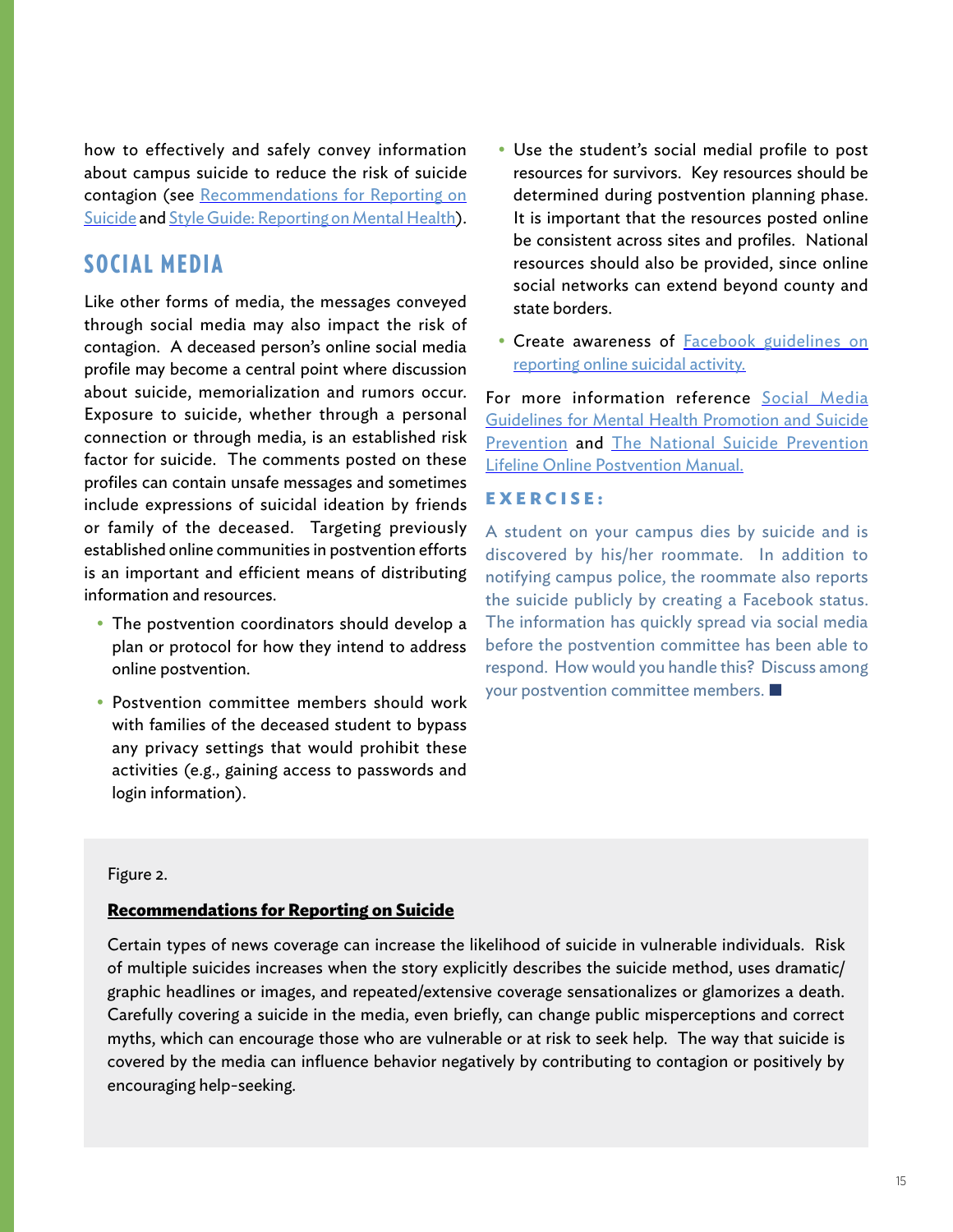| Instead of this:                                                                                                                   | Do this:                                                                                                                                                                          |
|------------------------------------------------------------------------------------------------------------------------------------|-----------------------------------------------------------------------------------------------------------------------------------------------------------------------------------|
| Big or sensationalistic headlines, or prominent<br>$\bullet$<br>placement (e.g., "Kurt Cobain Used Shotgun to<br>Commit Suicide"). | . Inform the audience without sensationalizing<br>the suicide and minimize prominence (e.g., "Kurt<br>Cobain Dead at 27").                                                        |
| Including photos/video of the location or method<br>$\bullet$<br>of death, grieving family, friends, memorials or<br>funerals.     | Use school/work or family photo; include hotline<br>logo or local crisis phone numbers                                                                                            |
| Describing recent suicides as an "epidemic,"<br>$\bullet$<br>"skyrocketing," or other strong terms.                                | Carefully investigate the most recent CDC<br>data and use non-sensational words like "rise" or<br>"higher."                                                                       |
| Describing suicide as inexplicable or<br>"without warning."                                                                        | Most, but not all, people who die by suicide<br>exhibit warning signs. Include information about<br>warning signs and what to do if you know someone<br>exhibiting warning signs. |
| • "John Doe left a suicide note saying".                                                                                           | • "A note from the deceased was found and is being<br>reviewed by the medical examiner."                                                                                          |
| Investigating and reporting on suicide similar to<br>$\bullet$<br>reporting on crimes.                                             | Report on suicide as a public health issue.                                                                                                                                       |
| Quoting/interviewing police or first responders<br>$\bullet$<br>about the causes of suicide.                                       | Seek advice from suicide prevention experts.<br>٠                                                                                                                                 |
| Referring to suicide as "successful,"<br>$\bullet$<br>"unsuccessful" or a "failed attempt."                                        | Describe as "died by suicide" or "completed" or<br>"killed him/herself."                                                                                                          |

#### *Avoid Misinformation and Offer Hope*

- Suicide is complex. There are almost always multiple causes, including psychiatric illnesses, that may not have been recognized or treated. However, these illnesses are treatable.
- Refer to research findings that mental disorders and/or substance abuse have been found in 90% of people who have died by suicide.
- Avoid reporting that death by suicide was preceded by a single event, such as a recent job loss, divorce or bad grades. Reporting like this leaves the public with an overly simplistic and misleading understanding of suicide.
- Consider quoting a suicide prevention expert on causes and treatments. Avoid putting expert opinions in a sensationalistic context.
- Use your story to inform readers about the causes of suicide, its warning signs, trends in rates and recent treatment advances.
- Add statement(s) about the many treatment options available, stories of those who overcame a suicidal crisis and resources for help.
- Include up-to-date local/national resources where readers/viewers can find treatment, information and advice that promotes help-seeking.

[www.reportingonsuicide.org](http://www.reportingonsuicide.org ) *For additional resources go to the following link:* [National Suicide Prevention Lifeline](http://www.suicidepreventionlifeline.org/)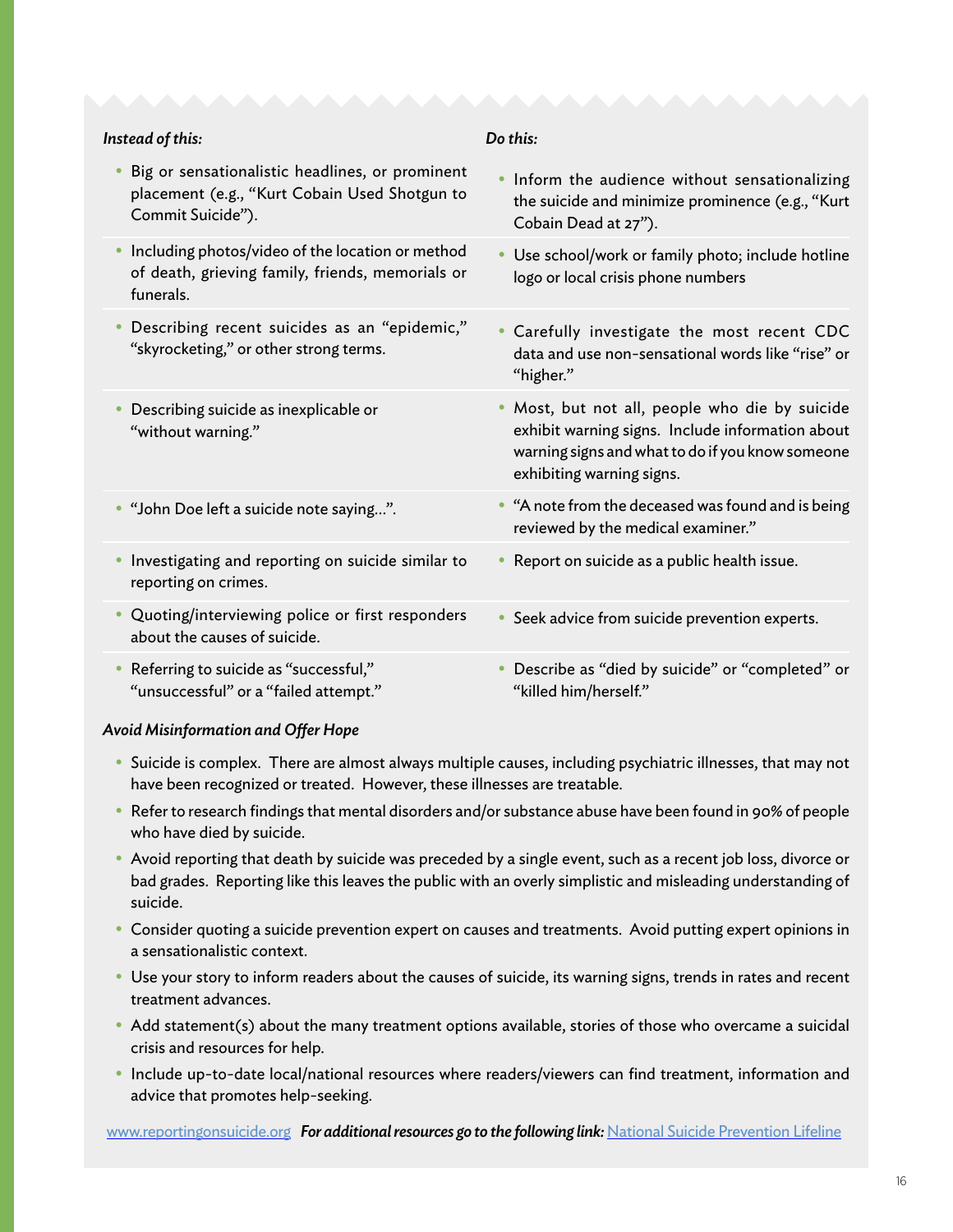# CLINICAL SERVICES

One of the primary goals of postvention is to help individuals impacted by a campus suicide deal with the trauma and grief they experience, as a result. Postvention protocols should outline thoughtful and easily accessible clinical interventions that can help the campus community regain emotional stability.

# **THINKING ABOUT THE CLINICAL ROLE** IN CRISIS INTERVENTION

Crises typically shake our sense of predictability and security. In the wake of a campus suicide, the community will search for leadership figures to help reestablish a sense of safety. This is a crucial psychological task in recovery from crisis. Thus, it is important that clinical staff convey a comforting and reassuring tone and demeanor and a sense of stability and solidity in this difficult time. This can be especially challenging in the face of a suicide since campus leadership and staff may also be sharing the campuswide sense of sadness and fear. The supportivetherapeutic attitudes conveyed to the community by faculty and postvention committee members are very important in the recovery of the community and the return to a sense of normalcy.

To add to the challenge of this task, while campus leaders, postvention committee members, and clinical staff need to be mindful to convey a comforting tone and presence to students, they must also maintain vigilance for those people for whom a basic level of support is not sufficient. Clinicians need to monitor their own manner, style and content while also observing the student and staff community since those who exhibit undue levels of distress may benefit from more targeted group or individual clinical services. These issues are addressed further in the following sections.

# CLINICAL SERVICES GUIDELINES

We know that after a suicide in a contained community, members are at an increased risk of suicide (Velting & Gould, 1997). To support the campus community after a death, postvention should involve reaching out to and promoting vigilance toward those most at risk for suicide (i.e., individuals and groups that were close to or connected with the deceased and those with psychiatric illnesses such as depression, severe substance abuse, severe personality disorders and psychosis). Keep in mind that high-risk individuals and groups (see page 18 for a list of potential highrisk individuals and groups) may not seek out clinical services on their own and may not be obvious to identify even though they could greatly benefit from support.

*Individuals who are exposed to suicide, and not connected to the deceased, may also have a difficult time managing grief and emotions and be at an increased risk for suicide (Swanson & Coleman, 2013).*

- Staff needs to be flexible as to setting, time and structure of interventions based on nature of event in order to make services accessible.
- Issues of context may have an impact on how clinical services are provided or handled. For example, where did the suicide occur? When did the suicide occur - during a school break or during the semester? Was the deceased well-known by community? Were they a student leader or a popular professor?
- It is best to create an informal and relaxed setting for peer support with professionals in the background for support if needed.
- It will be useful to have different format options for providing services. Individuals may have different levels of comfort with the formats provided for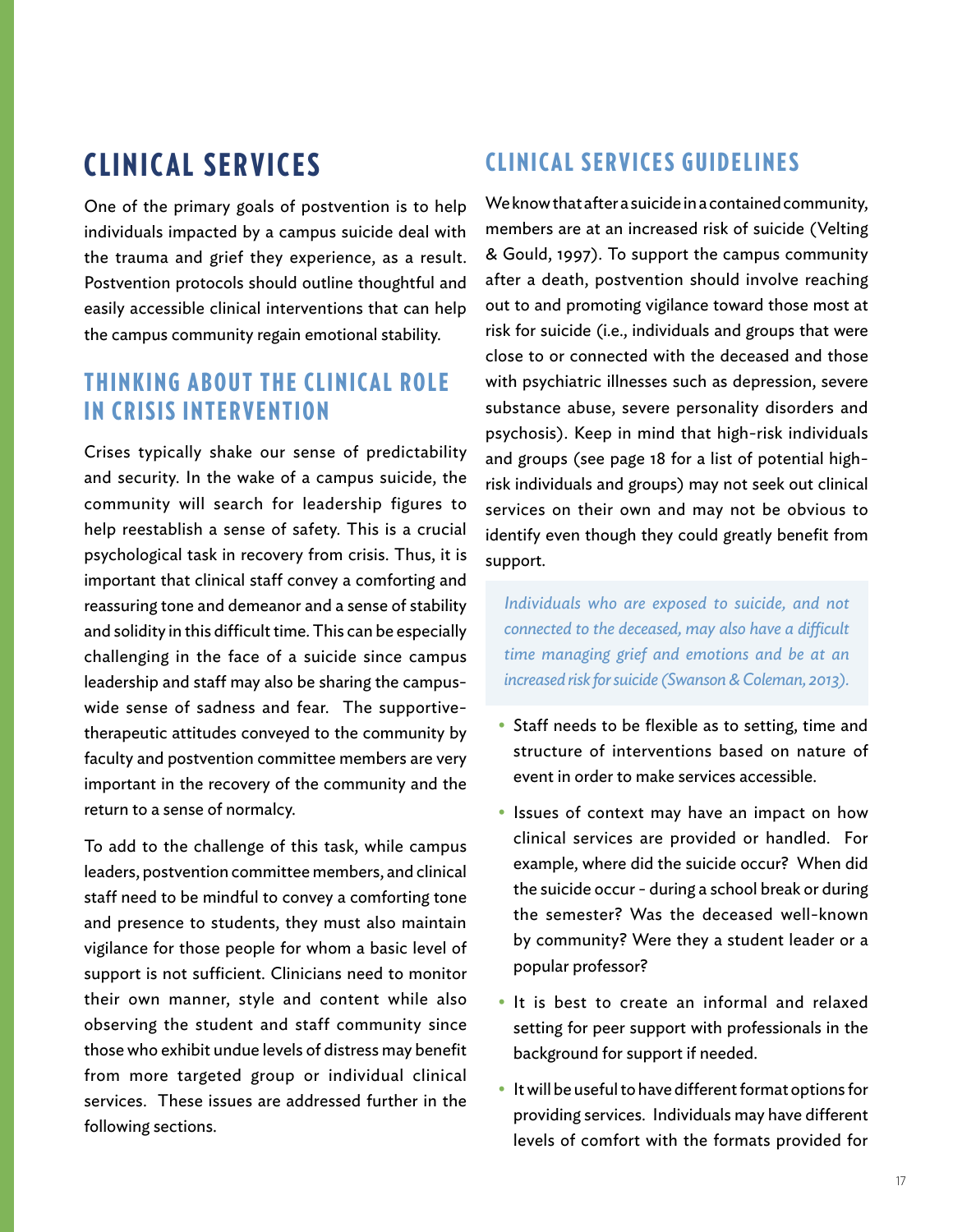clinical services. Some students may want to have the support of their peers and learn how others have been affected by a campus suicide. Other student responses may warrant the need for more individualized support.

- Services should be well-publicized to intended audiences. The postvention committee needs to think about who will need support and how to connect and communicate with these groups. The best approach for reaching targeted audiences might include displaying notes/printed messages in residence halls, student centers, locker rooms or other relevant locations.
- All activities and events should be voluntary do not enforce a campus-wide or class-required clinical intervention.
- Clinical interventions should promote psychoeducation (for example, informing students about common and typical reactions following a suicide and conveying to students that there is not one way to grieve and the time it takes for someone to return to normal after a death or crisis varies).
- Focus on value of self-care and returning to routine as much as possible as this helps to focus attention on healthy grieving. Clinically, it is very helpful to make sure sleep is not disrupted too much.
- The clinical response team should include members of the counseling center staff and, if necessary, facilitate backup from student services and/or faculty in social work, psychology, counseling, medical center or local resources. One challenge is to provide clinical interventions for those affected by a campus suicide while still keeping other clinical services running. The nature of campus death will determine how this balance is addressed.

• Responders/supporters of clinical interventions must also manage self and mutual care. Responders are not immune to grief and/or trauma responses to campus deaths (more on this on page 21).

### **Examples of High Risk Groups and Individuals**

- $\checkmark$  siblings and friends
- $\checkmark$  accidental and/or intentional first responders or individual(s) who discovered body
- $\vee$  resident life staff who knew the deceased student or have dealt with other campus tragedies
- $\checkmark$  academic support staff/faculty who knew deceased student
- ✔ student affairs staff that may have had close relationship with individual(s)
- ✔ students who have a history of previous suicide attempts
- ✔ students in the same dorm
- $\checkmark$  students in the same academic department
- $\checkmark$  students in the same club/student activity
- $\checkmark$  students on the same athletic team
- $\checkmark$  student who went to the same high school or is from the same home town as deceased
- $\checkmark$  students who may identify in other ways with a student who has died (e.g., athletes or artists)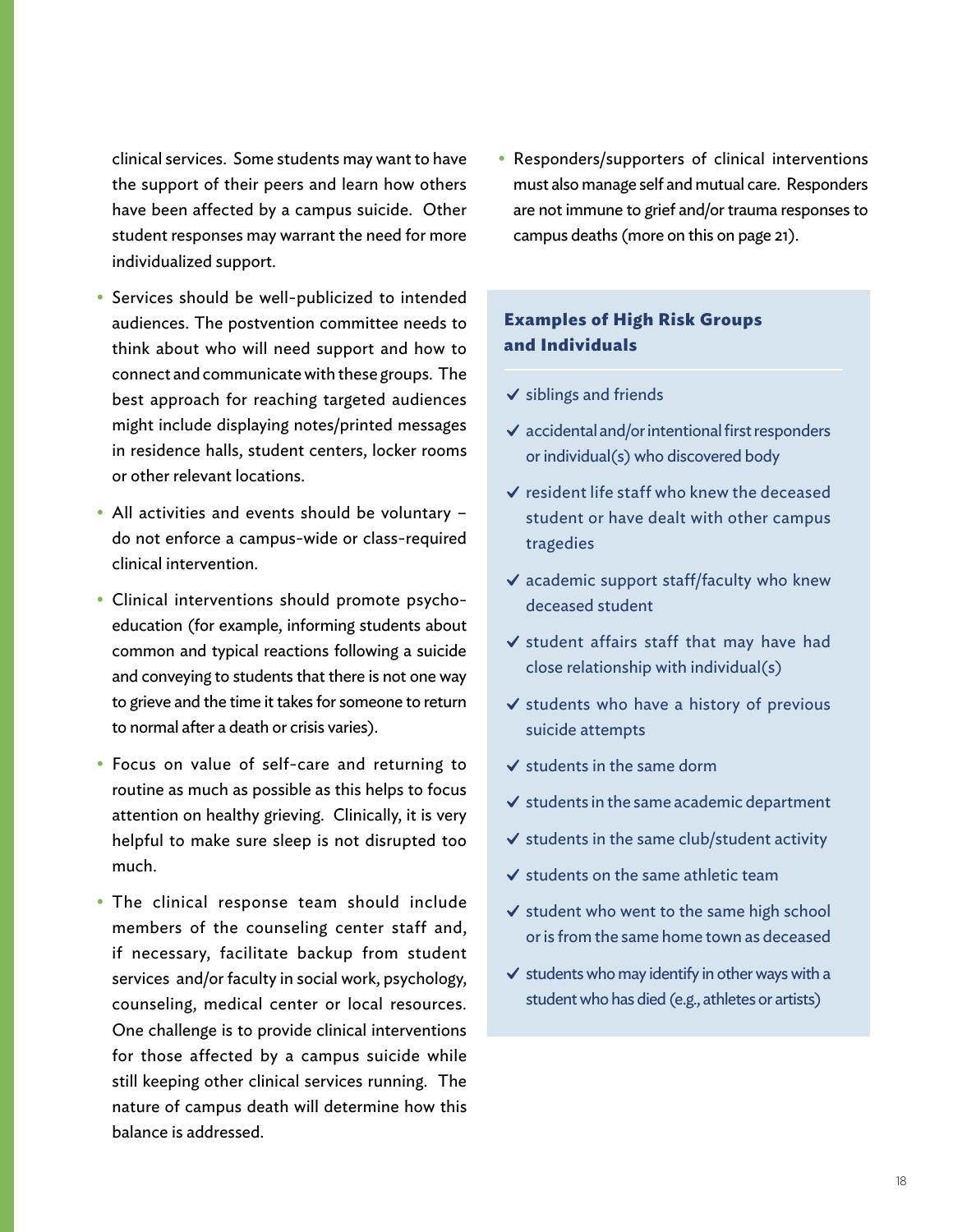# GROUP DISCUSSION AND SUPPORT SESSIONS

Conducting conversations in small groups gives responders a chance to gauge individual and group reactions and to facilitate mutual support. Group discussion and support session activities are distinct from a large group communication meeting intended to inform students about a suicide.

When there is a suicide and there is a clearly defined group of close friends connected to the student it is advisable to organize a meeting that includes those close friends, a clinician, and a competent student services staff member. This provides an opportunity to both discuss and gauge how the students are managing and also create a comfortable means to more clinical services, as needed. Someone should be identified as a contact for this group should they need help sorting out their academic requirements going forward. It is also advisable to have a follow-up meeting with the identified students in a week or so after the initial discussion. Under most circumstances, students will intuitively recognize how much they need to be involved in group support sessions. In some cases, it might make sense to form small groups around similar levels of impact that the death has on students (e.g., if the deceased was part of a Greek organization some members may need more opportunities to process reactions in a small group, while others who are new to the organization may need a different level of support such as resource information).

Factors for group discussion session facilitators to keep in mind and cover are described below.

- Group facilitators should introduce themselves to students, explain the purpose of the meeting, and provide structure, rules and a plan for the session.
- Acknowledge that the student died by suicide if the family agrees and this is already understood in the campus community. This helps to control rumors

and allows attendees to be on the same page. Do not discuss the specific details of the death unless it was very public and is well known to those in the group.

- When the family does not want to disclose the suicide, group facilitators may want to generally discuss the topic of suicide, as this may already be a topic in speculation.
- Group attendees can share stories, thoughts and/or memories about the deceased. Be mindful of group participants who may have witnessed the death or found the deceased and discourage from sharing graphic details with other participants in the group.
- Processing feelings regarding the death paying particular attention to students emphasizing feelings of guilt, anger, abandonment and the questions of "why?" and "what if?"
- Discuss the grieving process or post-crisis responses. Facilitators should emphasize the need for self-care and that there is no "right" way of grieving or reacting.
- Actively discourage comments such as, "things happen for a reason," "God works in mysterious ways," "at least it was a quick death."
- Be vigilant regarding students in attendance who may be under the influence of alcohol or drugs as this may reflect a problem in this individual's coping and also hinder the group's progress. Messages to the group should discourage alcohol and other drug use as a method of coping and provide healthy alternatives for coping.
- Reinforce concept of community of caring, how students can be supportive of their peers (e.g., encouraging "buddy" systems) and what faculty and staff members are available to provide support.
- Groups can also spend time discussing options for memorial activities; journals, community service activities and/or fundraising.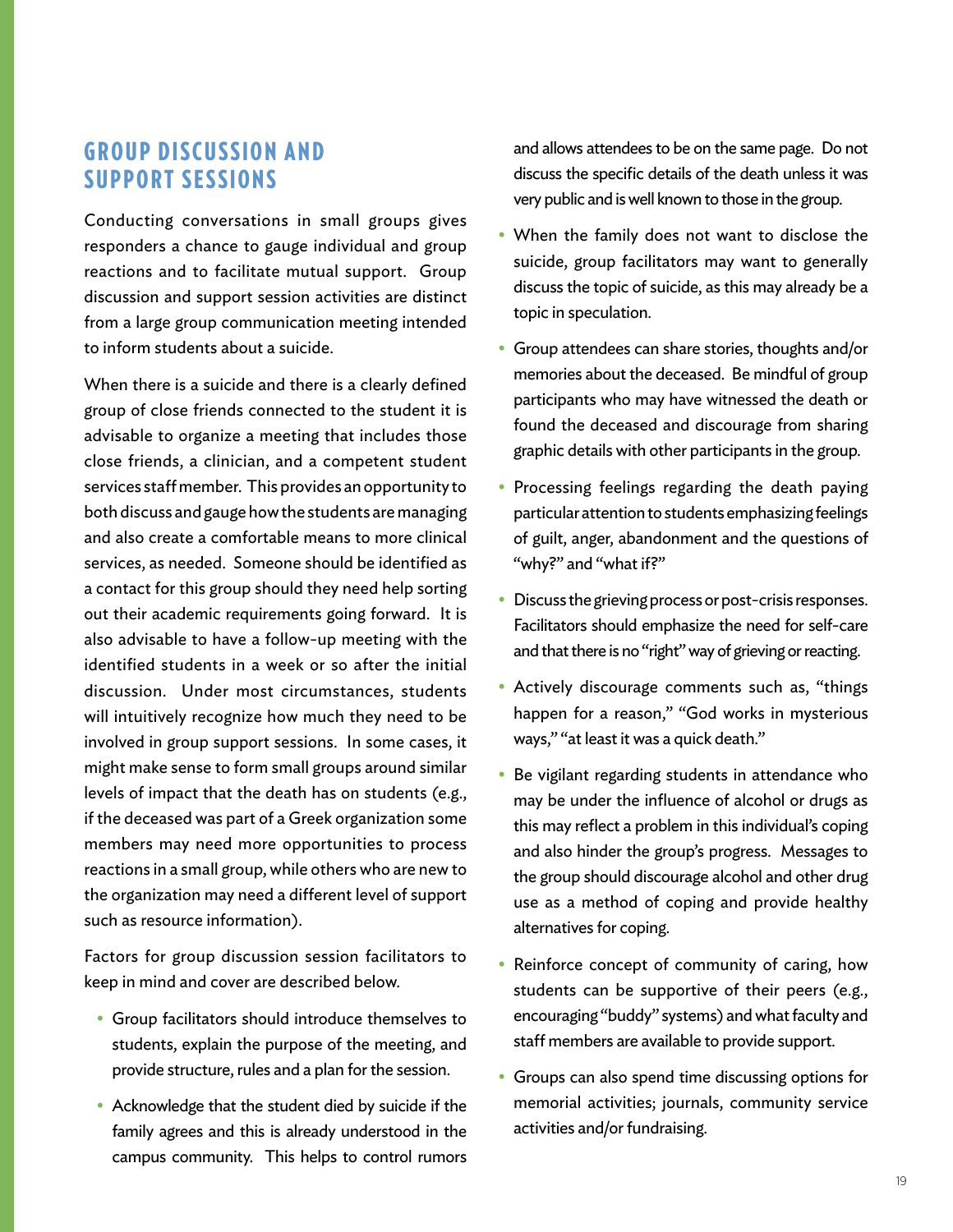• Offer resources, including follow-up sessions and be sure to remind attendees about campus crisis and counseling services.

*The above relies heavily on Meilman and Hall's (2006) writings on Community Support Meetings. For more information reference: [Aftermath of Tragic Events: The](http://m1.archiveorange.com/m/att/rD0vk/ArchiveOrange_jNpD5W5bNvXaKFsRCpfO8LEsTkEa.pdf)  [Development and Use of Community Support Meetings](http://m1.archiveorange.com/m/att/rD0vk/ArchiveOrange_jNpD5W5bNvXaKFsRCpfO8LEsTkEa.pdf) [on a University Campus.](http://m1.archiveorange.com/m/att/rD0vk/ArchiveOrange_jNpD5W5bNvXaKFsRCpfO8LEsTkEa.pdf) and [Practical Suggestions](http://www.schoolsecurity.org/resources/Practical%20Suggestions%20for%20Crisis%20Debriefing%20for%20Schools.pdf) [for Crisis Debriefing in Schools](http://www.schoolsecurity.org/resources/Practical%20Suggestions%20for%20Crisis%20Debriefing%20for%20Schools.pdf) from [After a Suicide: A](http://www.sprc.org/sites/sprc.org/files/library/AfteraSuicideToolkitforSchools.pdf) [Toolkit for Schools](http://www.sprc.org/sites/sprc.org/files/library/AfteraSuicideToolkitforSchools.pdf)*

In addition to a facilitator led support group, less structured groups may also be effective in helping students grieve. In this case, it is still advisable that a professional open up the student dialogue, remain in the periphery as the dialogue unfolds and be vigilant about responses within the group. Typically, students will find ways to help and support each other and this should be encouraged as long as it is appropriate. Grieving is a natural human experience and does not always require clinical intervention. Different circumstances, campus communities and groups may call for varying levels of intervention and each campus can decide what works best for their community.

*Interventions should involve an explanation of the complexity of suicide.*

*It is a natural impulse for survivors to want a simple reason as to why a suicide happened and this might involve blaming someone close to the deceased. To aid in a clinical discussion, here are some factors that may contribute to suicide:*

#### **Factors that may Contribute to Suicide**

- relationships or failure at relationship
- family issues
- psychiatric diagnoses
- alcohol and other drug use
- constitutional/genetic predisposition/family history
- illogical thinking processes/psychosis
- conscious and unconscious psychological processes or conflicts
- bottled-up anger directed at oneself
- religious, social or cultural beliefs or values potentially leading to guilt and/or shame

# INDIVIDUAL CLINICAL SUPPORT

After a campus suicide, some students may feel more comfortable seeking support individually as opposed to in a group setting. Many elements of group debriefing sessions are similar to providing individual support and can be applied in an individual setting. The primary goals of individual clinical interventions are to lend support, help move the student back towards normal functioning and watch for deterioration or dangerous reactions. This type of support is likely a blend between psychoeducation and actual therapy. Individual clinical support should always include a suicide risk assessment and help the student process difficult feelings related to grief, guilt, anger, abandonment and/or numbness.

# **A D V I C E T O T R A U M A T I Z E D INDIVIDUALS**

- $\checkmark$  identify specific worries/needs and take steps to resolve them
- $\checkmark$  keep to a usual routine as much as possible (make sure to eat as regularly as possible and maintain some physical activity)
- $\checkmark$  address seriously disturbed sleep as soon as possible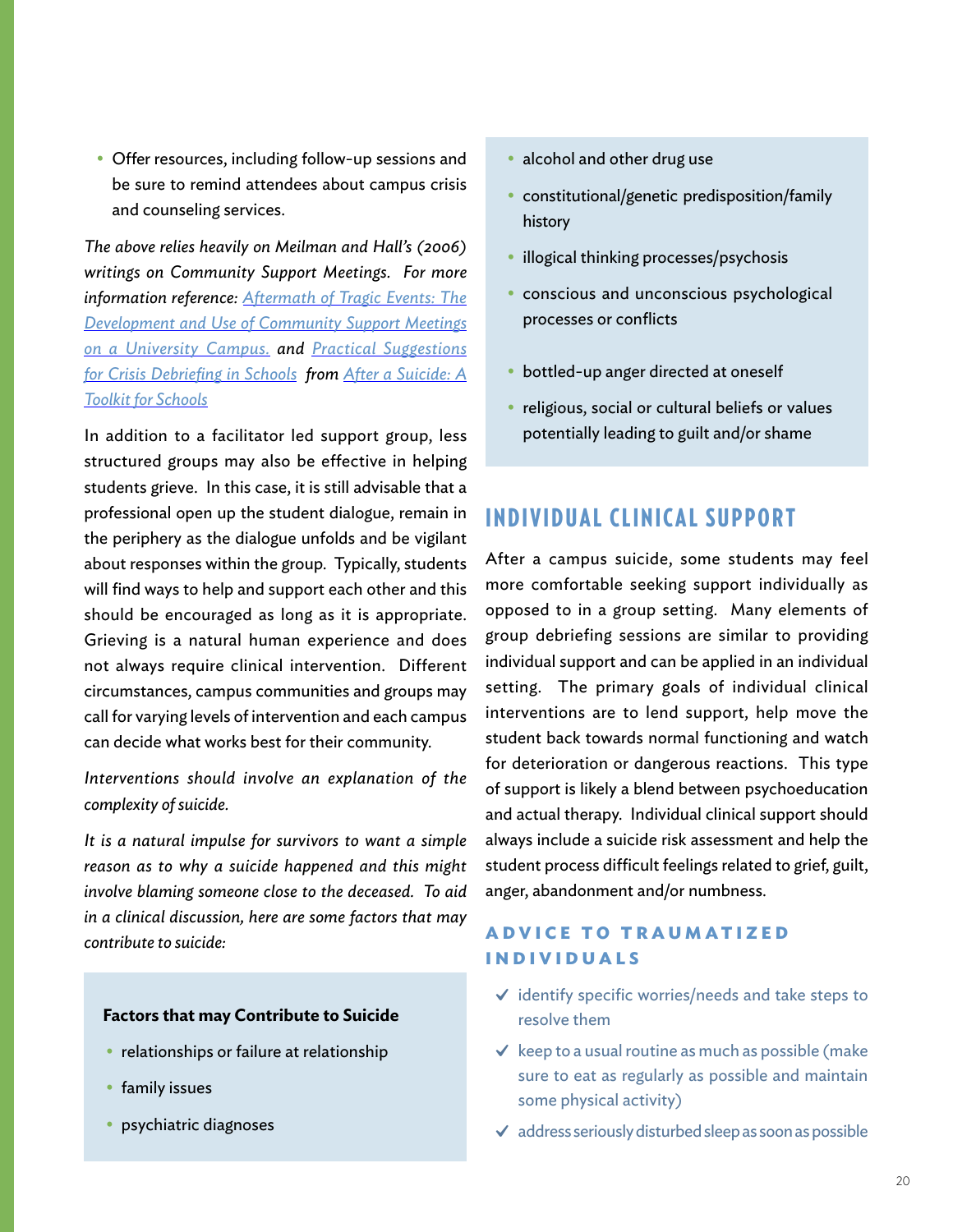- $\checkmark$  help to identify ways to relax
- ✔ do not avoid or shy away from confronting or engaging with situations, people and places that remind them of event
- $\checkmark$  take time to resolve day-to-day conflicts so that they do not build up and add to existing stress levels
- ✔ identify sources of support, including friends, family, and clergy, and encourage talking about their experiences and feelings with them
- $\checkmark$  let them know that it is alright to laugh and experience pleasure as soon as they can

## **SUGGESTIONS FOR FACULTY TO SUPPORT STUDENTS IN CRISIS**

- $\checkmark$  recommend psychological counseling to students who are struggling
- $\checkmark$  extend an assignment deadline
- $\checkmark$  offer special tutoring as needed
- $\checkmark$  provide make-up work or examinations
- $\checkmark$  exclude one or more test grades from the final grade computation
- $\checkmark$  compute the final grade or class standing without all work being completed
- $\checkmark$  facilitate a leave of absence or medical withdrawal if that becomes necessary
- $\checkmark$  consult with appropriate offices on campus
- $\checkmark$  faculty may talk about/recognize the loss in class

For those in acute or immediate crisis, provide a referral to counseling services and the National [Suicide Prevention Lifeline](http://www.suicidepreventionlifeline.org/) (1-800-273-TALK(8255))

# **KEEP IN MIND: SELF-CARE FOR RESPONDERS**

Responders and postvention committee members are not immune to emotional difficulties and strain after a campus suicide. Suicides may trigger grief reactions

from a recent or past loss. Responders may be more vulnerable to traumatic responses after a suicide if they have a previous psychiatric diagnosis or if they came into contact with the body of the deceased. Similar to students, responders may experience feelings of guilt or anger. Group and/or individual support services should be made available to these individuals, as well. The postvention protocol may include provisions for following up with postvention committee members and/or responders as the intervention phase begins to wind down.

### **DO:**

- $\checkmark$  be flexible about setting, time and structure of clinical services
- ✔ offer different formats and types of support
- ✔ offer psychoeducation during clinical interventions
- $\vee$  make help seeking easy to access and normalized
- ✔ provide resources and follow-up sessions
- $\checkmark$  offer regular meetings for clinical first responders to provide mutual support and monitor traumatic stress

#### **DON'T:**

- ✖ make clinical services mandatory
- ✖ overlook high risk groups
- ✖ assume responders & supporters are immune to grief and/or trauma responses
- ✖ forget to consult with faculty members about supporting students in crisis
- ✖ forget to address personal self-care needs

# WHEN THE STUDENT WHO DIED BY SUICIDE WAS A COUNSELING CENTER CLIENT

The counseling center may develop a protocol ahead of time to deploy if a counseling center client dies by suicide that includes the following: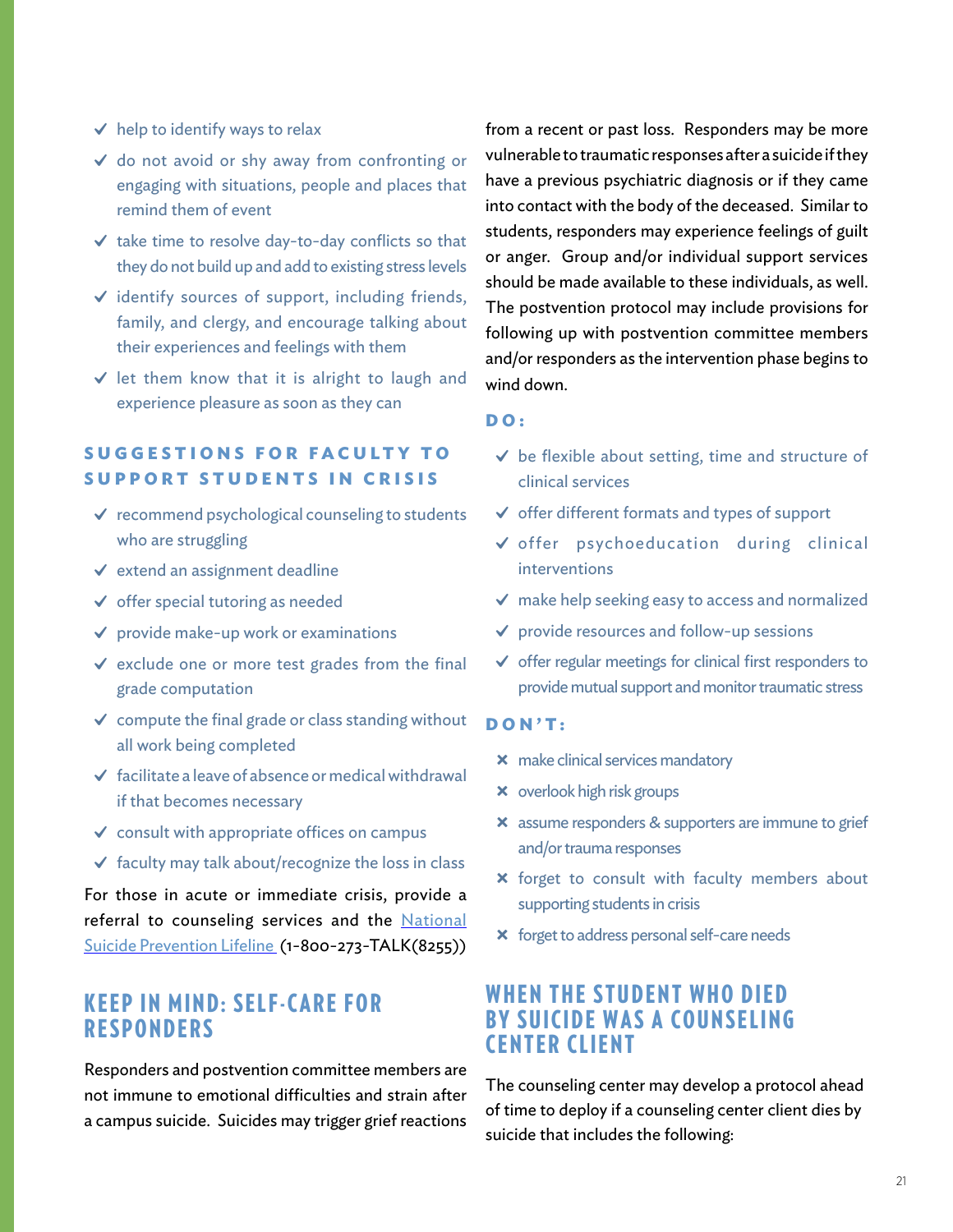- notification of the treating clinician (therapists/ counselors, psychiatrists and psychiatric nurse practitioners) should be timely and done privately
- typical response includes sadness, anger, guilt, questioning clinical skills
- consider the pros/cons of taking time off from work
- attend to the emotional support of the clinician
- reviewing the clinical notes (caution about how this will be perceived by clinician)
- consider how to facilitate staff conversation while not placing surviving clinician in the spotlight
- think about enlisting outside consultation and, if indicated, outside clinical support for clinician
- continue to check in with the student's treating clinician over subsequent weeks to monitor their response
- consider not including the student's clinician as part of the campus postvention response team
- see note about legal considerations below

# LEGAL CONCERNS WHEN COUNSELING CENTER CLIENT DIES BY SUICIDE

- Schools that implement responsible suicide prevention and postvention protocol best practices are unlikely to be found liable for failure to prevent suicide.
- However, legal concerns and plans to address liability should be on the postvention committee's radar.
	- Counseling center director should communicate with the internal legal office.
	- Keep in mind that the legal office, the counseling center, and the individual counselor may have different concerns and interests around these discussions. Recognize that legal affairs primary concern is to protect the university while the counseling center director must be concerned about the impact of events on staff and clinical functions. Clinicians cannot function effectively in settings of fear of liability or second guessing.
	- Legal office may want to review clinical records. State laws differ as to handling of clinical records after a death.
	- The surviving family may want to see medical records and/or speak to the treating clinician. In this case the counseling center should consult with the legal affairs office and potentially an outside attorney/consultant. It is important to maintain a balance between conveying support for and openness to the family's wishes and protecting the university.
- While much of the postvention plan is time sensitive there may be more time to address legal concerns after a crisis occurs.
- Outside consultation with professional organizations and their legal advisors may be helpful when there is uncertainty or conflict about legal issues.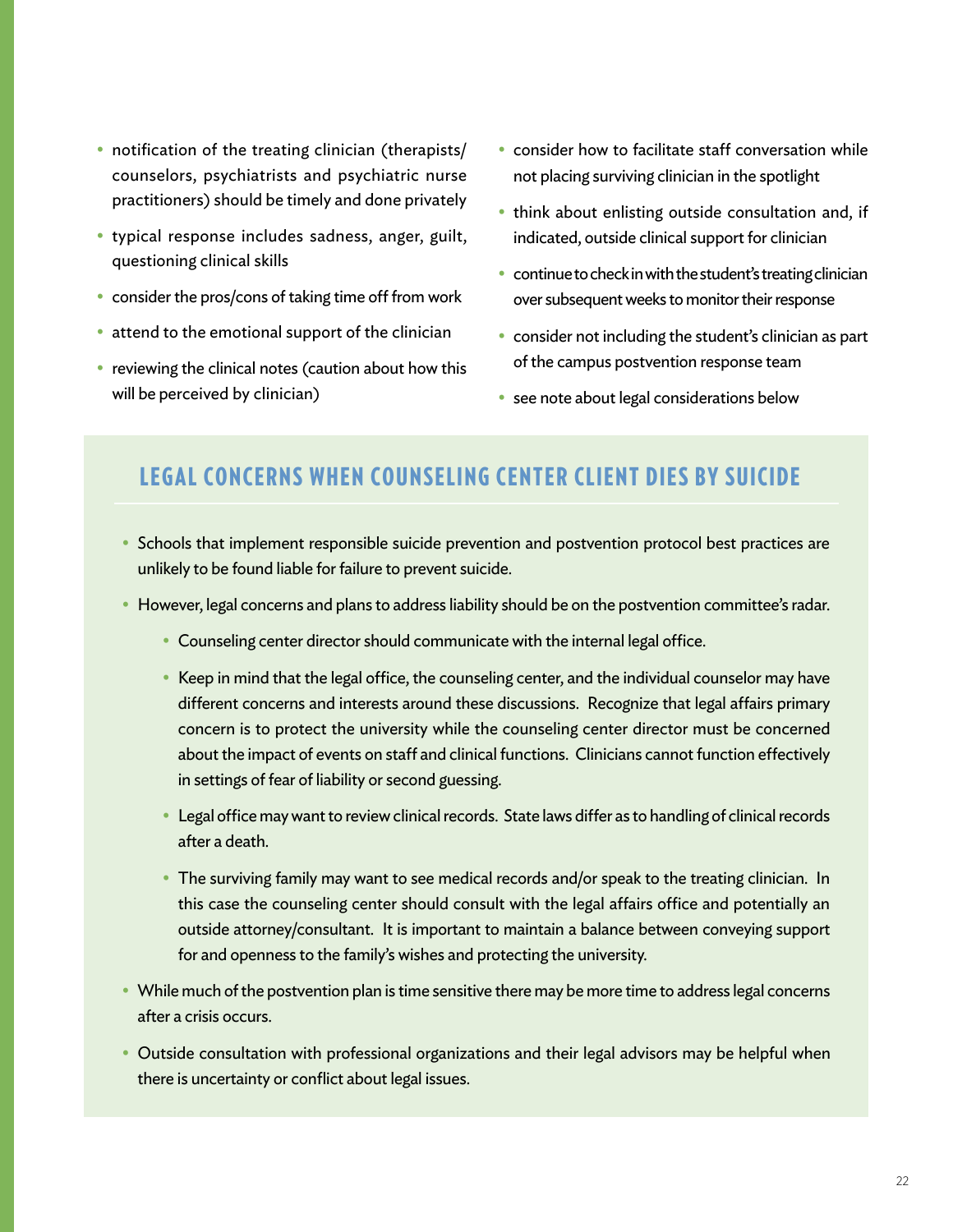# **CHALLENGE OF DEALING WITH** CONTAGION AND SUICIDE CLUSTERS

- Suicide contagion and suicide clusters, or groups of suicides clustered in time, location and possibly method, present unique challenges for clinical services because of the strain they put on the community and the effect of raising community anxiety.
- Campus communities that experience more than one suicide in a short time frame need to balance activity and vigilance with maintaining a sense of calm and control of the environment. This is similar to managing the clinical role in crisis intervention as mentioned earlier.
- Be mindful of internal/campus circumstances that may increase the risk of multiple suicides (e.g. access to means).
- When dealing with suicide contagion it is difficult to resist the impulse to find a reason for the circumstances and refrain from placing blame on something or someone.
- Multiple suicides should be dealt with in an equitable manner (e.g., deciding to hold memorial events) but postvention efforts should also focus on conveying a sense of stability during this time.
- When dealing with multiple suicides, it is valuable to enlist expert consultation to obtain an outside perspective
- Victor Schwartz, M.D. (2006) provided examples for dealing with contagion and suicide clusters [here](https://www.youtube.com/watch?v=m43Z1Q5RAxw) (beginning at 37 minutes).

### **EXERCISE**

You are a postvention coordinator and there have been three suicides on your campus this semester. What steps might you take and when? What offices will you communicate or coordinate with on campus to deploy postvention plans? Are there aspects that are unique to your campus that are important to consider? What administrative problems might emerge in the face of several suicides? ■

# **MEMORIALS AND** RELATED EVENTS

The policies and protocols for holding a memorial service after a campus suicide should be fashioned in light of the challenges of balancing the needs of survivors to honor the deceased and take action of some kind and the risks of others imitating or modeling the suicidal behavior. It is best to limit or not hold memorial services, under ideal circumstances. This may be impractical and in fact inappropriate if the school typically holds memorials after other student deaths or if there is tremendous emotional pressure from the family or the community to have one. Below are important considerations for developing protocols around the decision to hold or not to hold memorials after a suicide.

*"Memorials" refer to gatherings, events or services as opposed to planning/constructing physical memorials (e.g. plagues, etc.). Physical memorials should be discouraged until considerable time has passed since the suicide.* 

- Input from the family of the deceased continues to be of great importance after a suicide. The family may have specific cultural or religious concerns or constraints about memorial events. It is important to keep memorial events, if they take place, as lowkey as possible while also maintaining sensitivity for the wishes of close friends and family.
- A suicide death ought not to be handled differently than other deaths, but the framing of content needs to be carefully managed.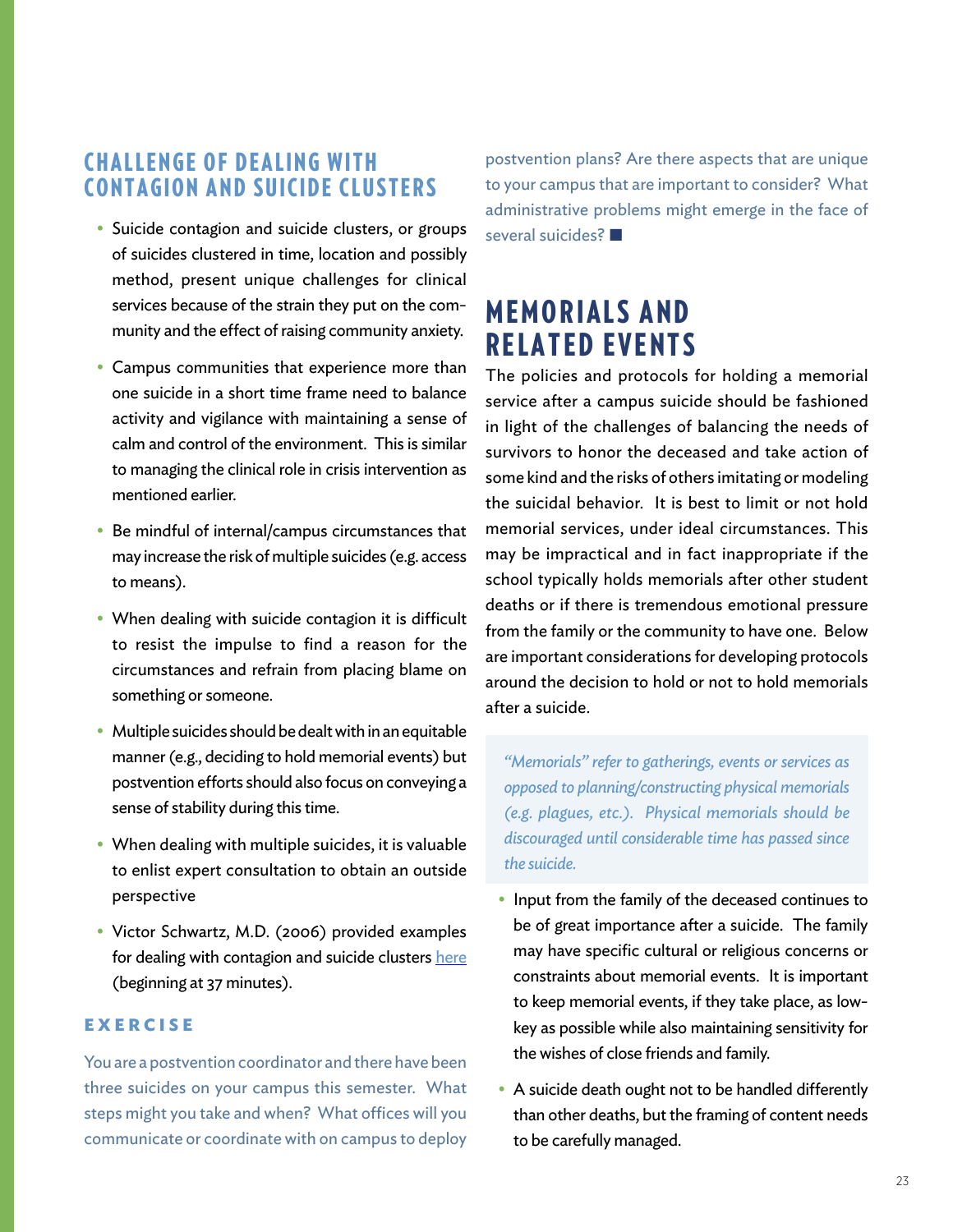- Consultation should be sought from counseling leadership and professional groups with expertise on how to effectively and safely hold a memorial event.
- Postvention protocols should emphasize plans for honoring the deceased in other ways besides memorial events, as well. Fundraising or other community service activities can provide a positive outlet for student needs to "do something" in order to make meaning of the loss. Students can also be encouraged to collect and send brief notes to the deceased student's family.
- If a formal memorial service is planned, it is best if led by student affairs leadership and when appropriate for the campus, clergy from the campus chaplaincy. Postvention representatives may also be available during a memorial service to students in attendance and be vigilant of students in distress.
- Representatives from counseling should also be on the program to briefly review issues related to post-traumatic responses and remind students about availability of support. Effective postvention responses from support services like the counseling center may open the door to a group of students for future improved counseling center relationships.
- When the student who has died is well known on campus, it is common for informal "memorial" groups or meetings to develop spontaneously. If possible, it is best if these meetings are at least supervised by professional staff.
- When the university does not hold a memorial on campus for the deceased student, the postvention protocol should still consider the impact of funeral events held by student's family, especially when the family lives in a community close to the university. The university should communicate with the local clergy about funeral arrangements and university student attendance.

• With the risk of contagion, holding multiple memorials for each student death may make grieving and healing more challenging. It may be useful to develop a plan to hold one memorial each year for all members of the community who die (regardless of cause of death). Georgia Tech is an example of a school that has adopted this [policy](http://www.specialevents.gatech.edu/whenthewhistleblows).

*Although some religious perspectives consider the afterlife to be much better than life in the physical realm, particularly when the quality of physical life is diminished by a severe or unremitting mental or physical illness, this contrast should not be overemphasized in a public gathering. Others in the audience, who may be dealing with psychological pain or suicidal thoughts, may be lured into finding peace or escape through death and it may add to the attractiveness of suicide (After a Suicide, Suicide Prevention Resource Center, 2004)*

- If a memorial service is planned after a student suicide, all participants or speakers should be prepped regarding content of their comments to assure that:
	- there is no detail about specific method of death
	- suicide is not portrayed as a result of a single or simple problem
	- comments do not portray suicide as a heroic (noble or romantic) act
	- they are careful not to normalize the suicide as a typical response to distressing life circumstances
	- they help participants envision how the community can come together to help prevent future suicide deaths and to care for each other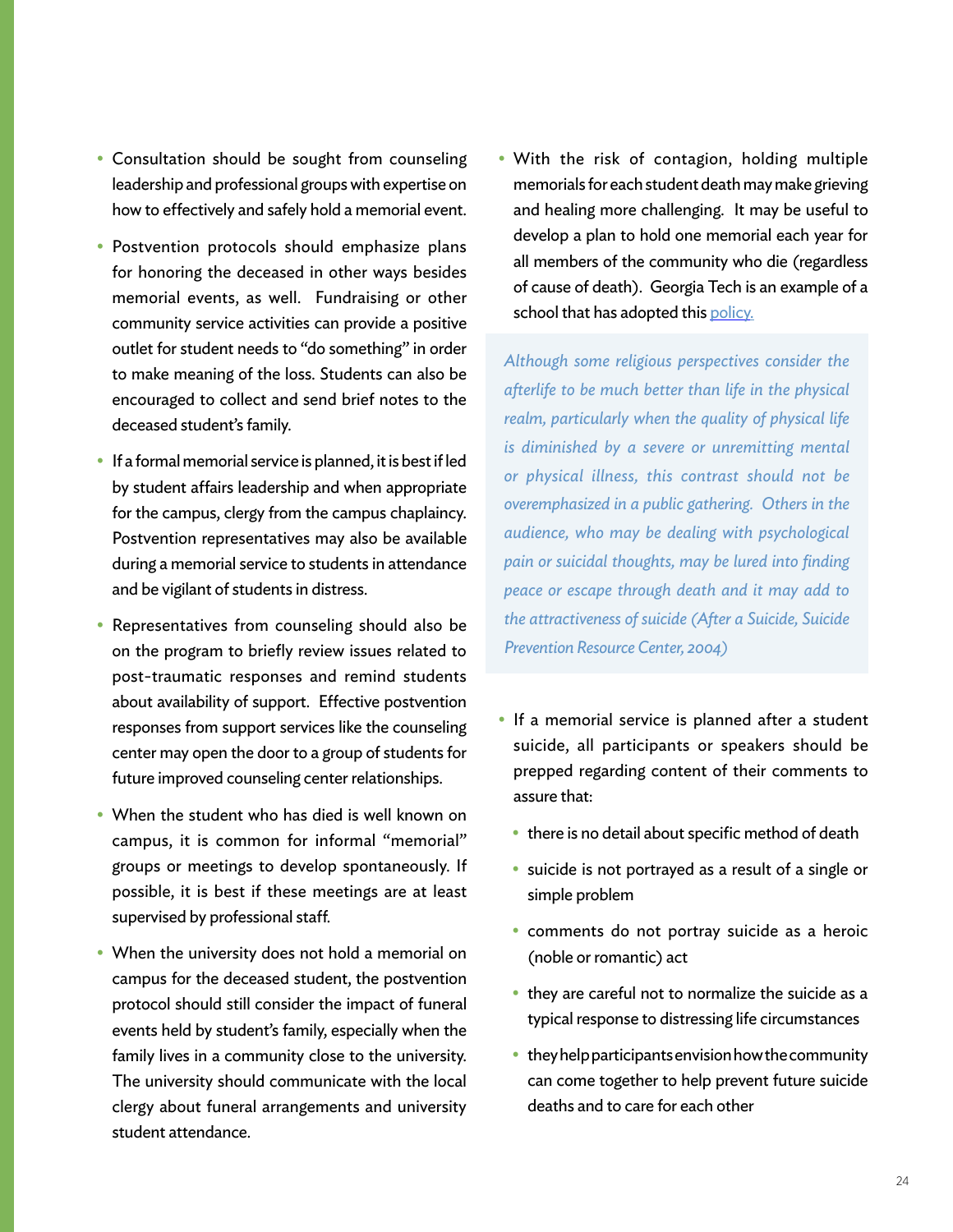- they normalize help-seeking and do not stigmatize counseling or mental health care
- they discuss helping resources, with focus on hope and future
- they are careful not to glamorize or emphasize the "peace" the deceased may have found through the death

*For more information about content of memorial services, refer to this [resource](http://www.sprc.org/sites/sprc.org/files/library/aftersuicide.pdf) provided by the Suicide Prevention Resource Center.*

### **EXERCISE**

A student dies by suicide in your community and the surviving family members would like to hold a memorial service on campus. They would also like to dedicate something to their son or daughter on the campus grounds. Think through, specifically, who will speak to the family or be the intermediary? How will you decide what is appropriate and/or how this might impact the students on campus? If you have concerns about the family's wishes, how will you communicate this to them?

# **CAMPUS MURDER-SUICIDES**

In the event of a murder-suicide, when one individual murders one or more people and then takes their own life by suicide, it is important to consider the impact and disruption to the campus's sense of safety and predictability. At the same time it is also very important to remember how rare these occurrences actually are.

In the event of a murder-suicide situation, postvention efforts should focus on the increased need for vigilance among friends and close connections of the perpetrator and victims, similar to the vigilance needed after a suicide. Keep in mind that a murdersuicide scene is a crime scene and initial responders should be mindful not to disturb evidence; this is particularly important for housing staff and friends who may be the first responders. There is also a need for an increased level of coordination between campus police, local law enforcement, legal affairs and media (see [Media Guidelines Factsheet for Murder-Suicides](http://www.samaritans.org/sites/default/files/kcfinder/files/press/Samaritans%20Ireland%20media%20factsheet%20-%20murder-suicides.pdf) and [Style Guide: Reporting on Mental Health\)](http://www.eiconline.org/teamup/wp-content/files/mental-health-reporting-style-guide.pdf). These offices and groups should also be sought out for guidance in dealing with the challenges of working with victim's families after a murder-suicide.

It is very important to be attentive of those on campus who may be struggling with violent fantasies, especially individuals who have a diagnosed psychotic illness of any kind. After a murder-suicide on campus it will be important, and a challenge, to move toward normal campus life to the greatest extent that is realistic in the university community.

# GETTING BACK TO ROUTINE

Postvention programming aims to both support community mourning and processing of the campus death while also helping the community return to routine to the greatest extent possible as soon as is feasible. Getting back to a routine is helpful in the healing process. Following postvention deployment is also a window of opportunity to transition from postvention (back) to prevention (e.g., revamping gatekeeper training program).

- Community members, "gatekeepers" and clinicians must remain sensitive and vigilant to those closest to the incident and those at risk for or manifesting signs of ongoing or increasing distress.
- The postvention protocol should outline a plan for working with student and academic affairs and the disabilities office when indicated to help with decision making around accommodations for groups or individual students. Much will depend on timing and context of the death on campus.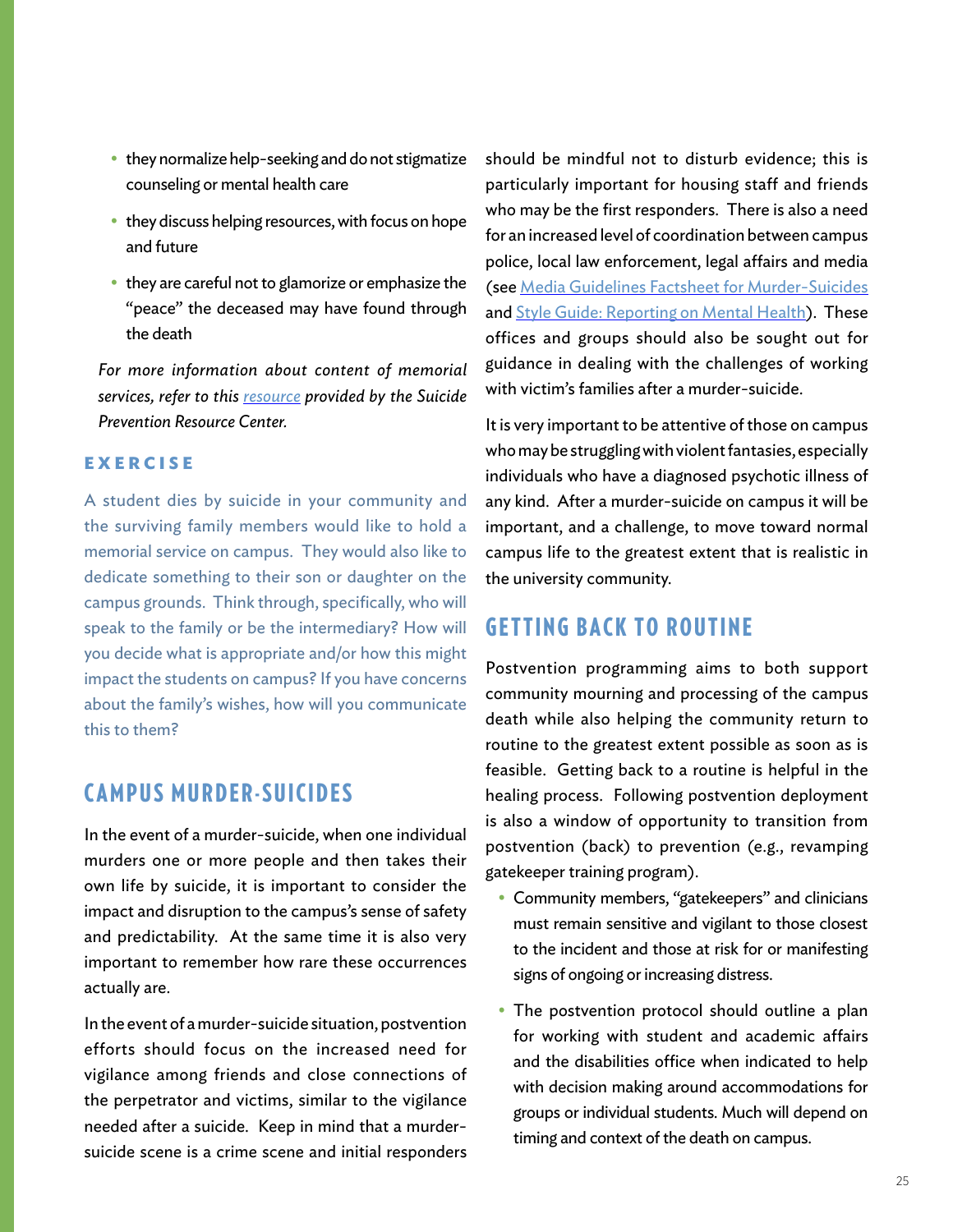• Keep in mind the lasting impact of a campus suicide on the student's close friends, groups or siblings in the community. Anniversaries of student deaths may also be particularly hard for the larger campus community if the death was very public. The memory of a campus suicide may become ingrained in the institution to the point that it becomes difficult to remember the community as safe or without grief. This is also known as institutional memory or grief.

# DEBRIEFING

Postvention efforts and responses should be reviewed within one or two weeks of the crisis and a month or more after the crisis to examine the effectiveness of the response and explore issues that could have been handled better. Keep in mind that policy decisions/changes made in the near aftermath of a campus suicide should be considered carefully because the end of postvention protocol implementation continues to be a sensitive time period that may impact pragmatic judgment. In the aftermath of a campus suicide, prevention efforts may also be reviewed to acknowledge and begin to address any gaps that were uncovered by the death (e.g., means restriction gaps). ■

# **CONCLUSION**

This guide offers a framework for colleges and universities to prepare for and respond to a student suicide. Having a postvention plan in place prior to a suicide allows for more effective communication among the multiple campus stakeholders involved in responding and caring for the campus community.

Every campus is different and every campus crisis or suicide is different and impacts the campus in a unique way. We have attempted in this guide to provide guidance that is general enough to be useful in the widest array of campus settings and circumstances while at the same time specific enough to provide direct and actionable help.

We hope that this guide will provide useful support for campuses faced with what is among the most difficult challenges a campus community can face. We believe a well implemented plan can help alleviate some of the pain, anxiety and disruption caused by a campus suicide. While no response will be adequate to this tragedy, whatever small support we can collectively provide may help relieve pain and keep others in the community safer. ■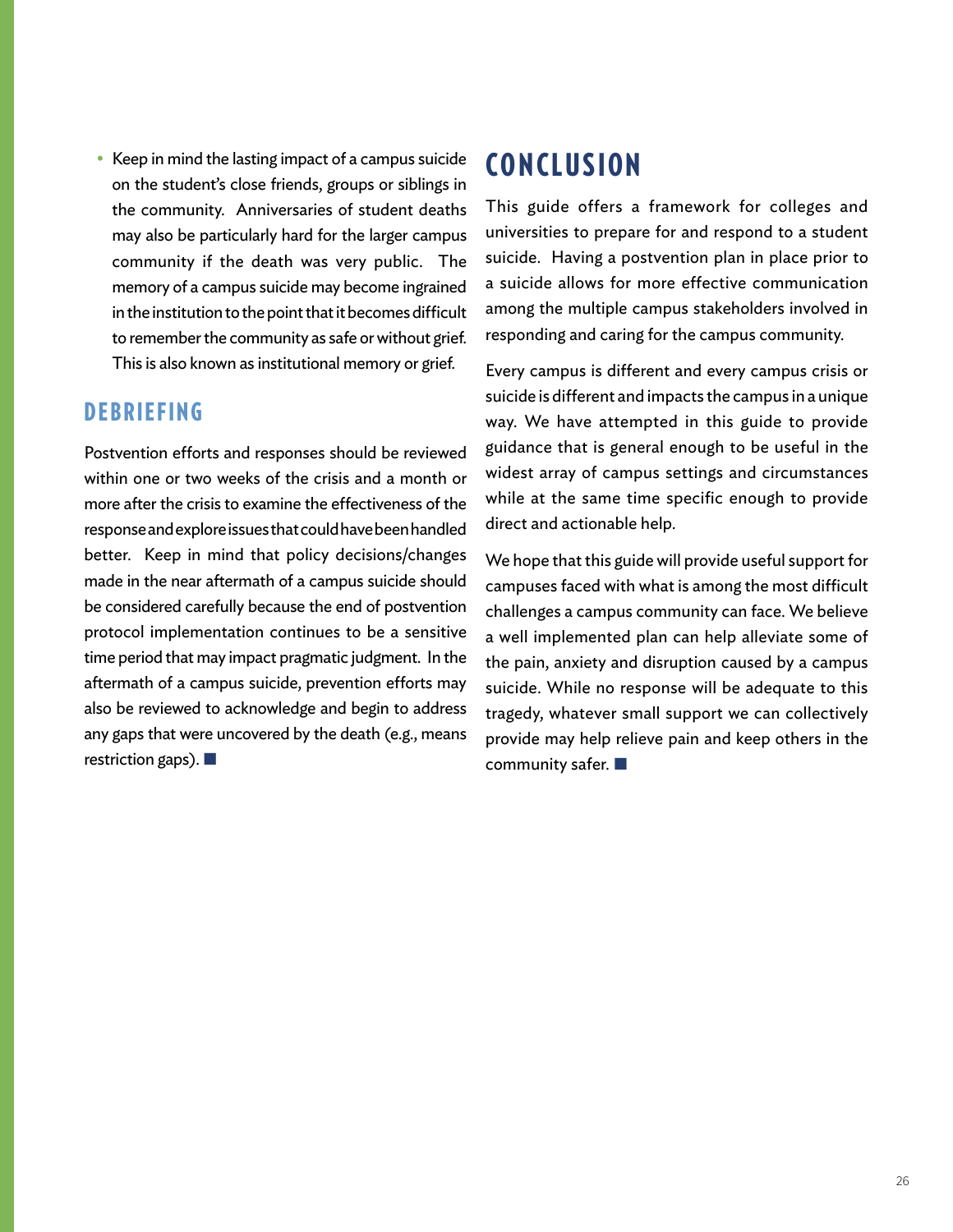# RESOURCES

#### [After a Suicide: A Toolkit for Schools](http://www.afsp.org/coping-with-suicide/education-training/after-a-suicide-a-toolkit-for-schools)

[After a Suicide: Recommendations for Religious](http://www.sprc.org/sites/sprc.org/files/library/aftersuicide.pdf)  [Services & Other Public Memorial Observances](http://www.sprc.org/sites/sprc.org/files/library/aftersuicide.pdf)

Bartik, W., Maple, M., Edwards, H., and Kiernan, M. (2013). Adolescent survivors after suicide: Australian young people's bereavement narratives. Crisis 34(3): 200-210.

Cimini, M. D. and Rivero, E. M. (2013), Postsuicide Intervention as a Prevention Tool: Developing a Comprehensive Campus Response to Suicide and Related Risk. Preventing College Student Suicide, 2013(141), 83–96.

Cintron, R., Weathers, E.T., & Garlough, K. (Eds.). (2007). College Student Death: Guidance for a Caring Campus.

Haw, C., Hawton, K., Niedzwiedz, C. and Platt, S. (2013), Suicide Clusters: A Review of Risk Factors and Mechanisms. Suicide and Life-Threatening Behavior, 43: 97–108.

### [Lifeline Online Postvention Manual](http://www.sprc.org/sites/sprc.org/files/library/LifelineOnlinePostventionManual.pdf)

Meilman, P.W. & Hall, T.M. (2006). Aftermath of tragic events: The development and use of community support meetings on a University Campus. Journal of American College Health, 54(6), 382-384.

[National Suicide Prevention Lifeline](http://www.suicidepreventionlifeline.org/)

[National Action Alliance for Suicide Prevention](http://suicidepreventionmessaging.actionallianceforsuicideprevention.org/safety)  [Framework for Successful Messaging](http://suicidepreventionmessaging.actionallianceforsuicideprevention.org/safety)

Niederkrotenthaler, T., Voracek, M., Herberth, A, Till, B., Strauss, M., Etzersdorfer, E., Eisenwort, B., & Sonneck, G. (2010). Role of media reports in completed and prevented suicide: Werther v. Papageno effects. British Journal of Psychiatry, 197, 234-243.

Pirkis, J., Blood, R.W., Beautrais, A., Burgess, P., & Skehan, J. (2006). Media guidelines on the reporting of suicide. Crisis, 27, 82-87.

[Preventing Suicide: A Resource for Media](http://www.who.int/mental_health/prevention/suicide/resource_media.pdf)  **[Professionals](http://www.who.int/mental_health/prevention/suicide/resource_media.pdf)** 

[Recommendations for Reporting on Suicide](http://reportingonsuicide.org/)

[Riverside Trauma Center Postvention Guidelines](http://www.riversidetraumacenter.org/documents/RiversideTraumaCenerPostventionGuidelines6_24_11.pdf) Swanson, S.A. & Colman, I. (2013). Association between exposure to suicide and suicidality [outcomes in youth.](http://www.cmaj.ca/content/early/2013/05/21/cmaj.121377) 

Velting, D.M., Gould, M.S. (1997). Suicide contagion. Maris, R.W., Silverman, M.M., Canetto, S.S. (Eds.) Review of suicidology, (pp. 96-137). New York, NY, US: Guilford Press.

[College of Holy Cross Crisis, Catastrophic Emergency](http://offices.holycross.edu/sites/all/modules/tinytinymce/tinymce/jscripts/tiny_mce/plugins/filemanager/files/emergency/PostventionManual2013-2014nno.pdf)  [and Postvention Manual](http://offices.holycross.edu/sites/all/modules/tinytinymce/tinymce/jscripts/tiny_mce/plugins/filemanager/files/emergency/PostventionManual2013-2014nno.pdf)

### **R E C O M M E N D E D R E A D I N G S FOR SURVIVORS**

My Son, My Son - Iris Bolton No Time to Say Goodbye – Carla Fine ["Suggestions for Survivors](http://www.fiercegoodbye.com/?P=52)" 25 brief suggestions written by survivors of suicide that group attendees may find helpful

### **LEGAL ISSUES**

Bower, K. & Schwartz, V. (2010). Legal and ethical issues in college mental health. In J. Kay & V. Schwartz (Eds.), Mental health care in the college community (pp. 113-141).

### **FOR FURTHER RESOURCES AND READING**

[www.allianceofhope.org](http://www.allianceofhope.org) 

[www.survivorsofsuicide.com](http://www.survivorsofsuicide.com)

<http://www.suicidology.org/suicide-survivors>